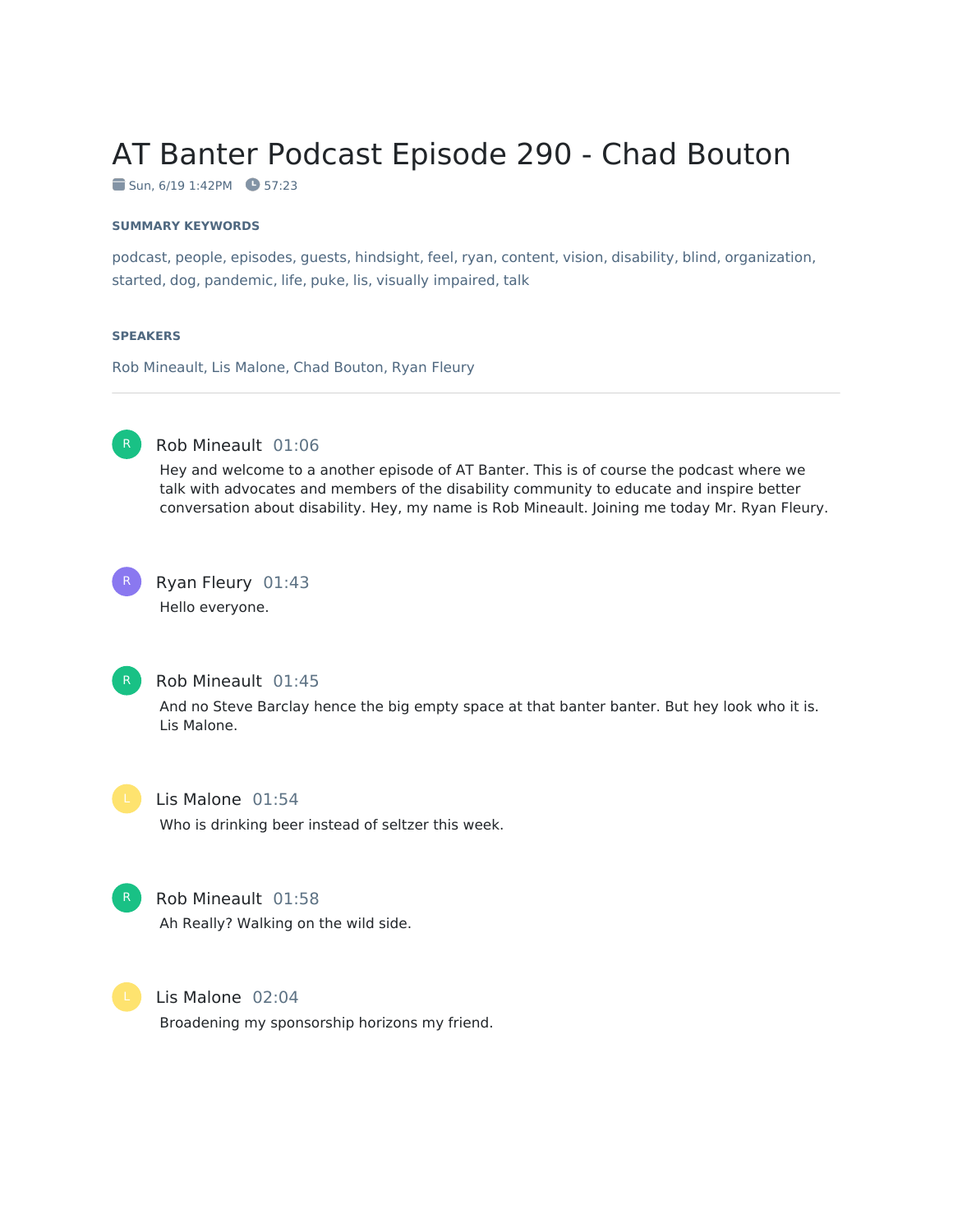

#### Rob Mineault 02:08

Maybe we should re-name this podcast? "What's Lis drinking today?" Could be can be a better name. I mean we are looking to rebrand. So how are you two people today?

Ryan Fleury 02:23 Ladies first.



Lis Malone 02:25 I'm sweating my little biscuits off.

Rob Mineault 02:30 You got a heat wave or something?

Lis Malone 02:32

Yeah we got a little heat wave going on the southern parts.

Ryan Fleury 02:39 Southern parts.

Lis Malone 02:45 Triple digits



Ryan Fleury 02:48 She said Southern parts. I'm derailed.



Rob Mineault 03:01

Yeah, I hate to have to be the adult in the room. Do you have like an air conditioner or anything or no?

Lis Malone 03:17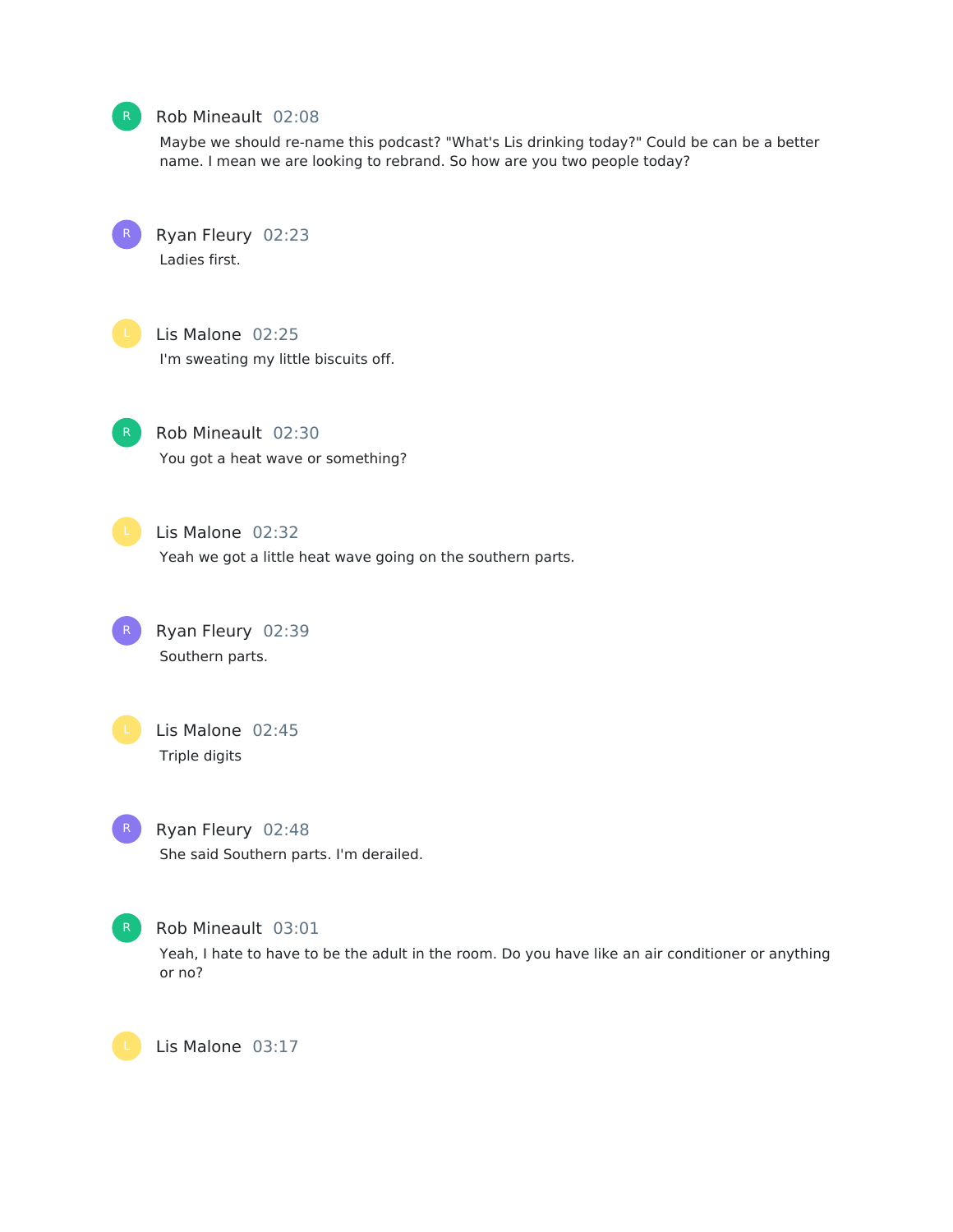Everything in the south everything is central air. Oh god yeah, those window ACs don't do don't do squat in this kind of heat.



#### Rob Mineault 03:26

Oh, is that right? Wow. I don't even have that. I think I think I need to get one for the summer because I don't know we're probably gonna get hot. We should just prepare to just live in the world of Mad Max apparently because gas is like super expensive and rare. You're gonna see started seeing roving bands of marauders on the highway stealing each other's gas during a heatwave.

R

Ryan Fleury 03:52 Fun times.



Rob Mineault 03:53

Yeah. All right. Well, now that that's over with ...



Ryan Fleury 03:57 I'm fine, too. Thanks.

Rob Mineault 04:00 Oh, yeah, that's right. Okay. All right, sir.



Ryan Fleury 04:04 Life is fantastic.

Rob Mineault 04:07 Stop. We're gonna we're gonna go there. Hey, Ryan.



Ryan Fleury 04:10 Yeah, Rob.

R

Rob Mineault 04:11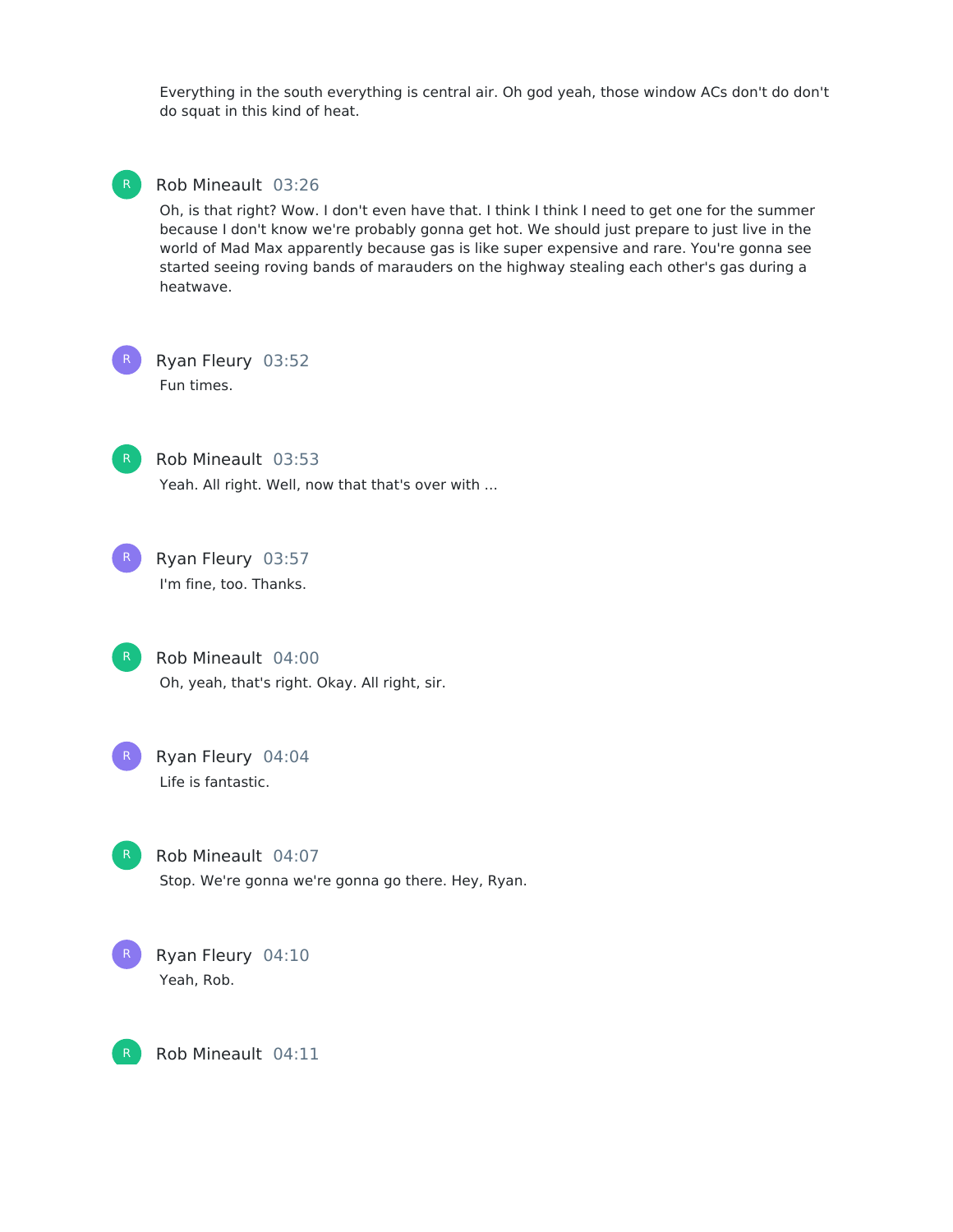Yeah, what about you?

#### Ryan Fleury 04:12

What about me? Well, you know, living the life here I am week after week podcasting in my mancave Life couldn't be any better. While I couldn't wait for warmer weather, but maybe let's just give us I know I sent some we're still waiting for summer here.



R

#### Rob Mineault 04:29

Now. What are we doing today?



#### Ryan Fleury 04:41

Today we have a special guest in our virtual studio with us. Today we have Chad Bouton, who is a journalist and fellow podcaster who reached out to us saying hey, I just found out about your show and listening to some episodes and ere he is on our show. So welcome, Chad.

#### Chad Bouton 04:58

Hey, thank you so much. for having me on, I'm happy to meet you all personally. But yeah, I just found out the podcast, maybe like a month ago and just been listened to the content, just love your dynamics. So, oh, it's funny, you know, I asked you guys to be on mine, but here I am on yours. So thank you so much for having me on. It's a pleasure.

#### Rob Mineault 05:20

Podcasting is such an interesting thing these days, because, you know, it's become a lot more popular, it's really exploded in popularity, especially since recording equipment has really decreased in price and availability. Now, now it's no problem you go to Best Buy and plop down 50 bucks on a half decent microphone, you download a free piece of software on your computer, and boom, away you go you're a podcaster. So, which I think is great, because I think it is a really great platform to be able to do a lot of good, especially if, if you have a lot of things to say. So given that I'm really curious to hear a little bit about your story about how you came to to put together your podcast, but before we do that, maybe just give us a little bit of a like sort of a screenshot of of you and who you are and and how the podcast came into being.

#### C

#### Chad Bouton 06:23

So, first has said there was no plan for the podcast. It's something that kind of just came about, out of just circumstances, but definitely I'll get into those just a bit. But yeah, so my name is Chad Bouton, I'm the host of Hindsight is 20/200. I've been doing the podcast for about four months. So March of this year is when we launched the first episode. I am 29 years old, and I've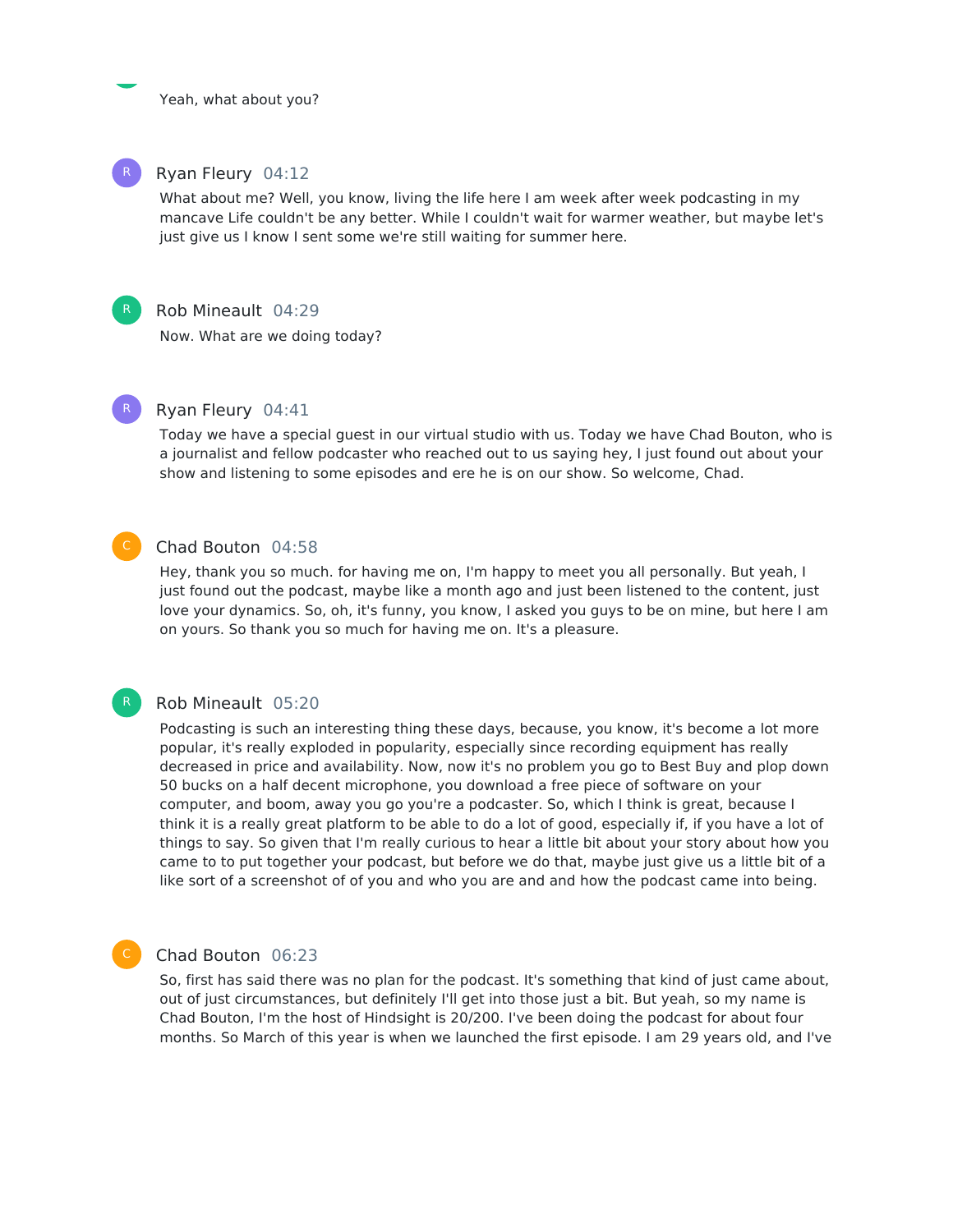been losing my vision since I was 11 years old because of Autosomal Recessive Retinitis Pigmentosa, basically, what vision I have now is just what's directly in front of me, I don't have any working peripheral vision. So the easiest way I can explain my vision to people is basically it's like I'm looking through a straw all day. So it's, it's very, very narrow. And yeah, I've just been losing my vision, since I was a very young kid. You know, pretty much the only thing I've known in my entire life is the fact that I'm gonna keep losing my vision. And that I'm gonna, you know, continue to experience issues with my independence and my confidence, which I've definitely battled with throughout my many years here on Earth, and, but you know, just navigate it the best I can. And in terms of like my professional background, I was in Philanthropy for about five years before the pandemic hit, working with Southeastern Guide Dogs out of Palmetto, Florida, which is an amazing organization that trains Guide Dogs for the visually impaired and service dogs for veterans that have served in the US military. So that's what I did prior to the COVID pandemic. And pretty much the pandemic is the reason that I started the podcast, there probably would be no podcast had I not lost my job due to the ongoing pandemic.

#### Rob Mineault 08:18

That's really interesting. Actually, I wonder, I do wonder how many podcasts were actually born out of the, the pandemic, because it seems to me that's probably not an unusual story.

#### Chad Bouton 08:28

Basically, I was in charge of raising money for the organization. It is because as a nonprofit, it relies on contributions from the public and vast partners. So it could be, you know, just an individual or you know, like an entire organization like Progressive Insurance. So, you know, basically what I was doing was, I was working in public events. So I was putting on what they call Walkathon ads, which is basically like this big, in-person event where it combines kind of like a 2k walk with, like a festival. So people go there to do the walk, but they also have vendors out there. And this is kind of their time to promote their services and products to the public. It's kind of all centered around the idea of where raising awareness for vision loss, of course, so that was what I was doing. So basically, I was managing portfolios of 50 plus people, you know, basically making sure that everything from the tables and chairs were there to tents, making sure that there was like live entertainment, food and refreshment. And then, of course, you know, raising money. You know, we were able to raise some incredible money while I was there, like the first year that I worked on the events by myself, I raised about \$40,000 for the organization. So, you know, it was it was great work and I was very happy to contribute, what I could do to the organization so that I could continue to offer its training and it's you know, services to the public because the great thing about Southeastern is that they can offer all these dogs to the public for free, as well as have every student and stays on the campus to train with one of their dogs to form a partnership. And they can keep them on campus for up to three weeks, depending on the program, but three weeks and, you know, provide them a room as well as food while they're there. So, you know that fundraising was instrumental to the organization's continued success. So it was a lot of fun work, I had a lot of fun doing it.



#### Rob Mineault 10:32

And so the pandemic hit, and you know, you are along with, you know, a ton of other people I'm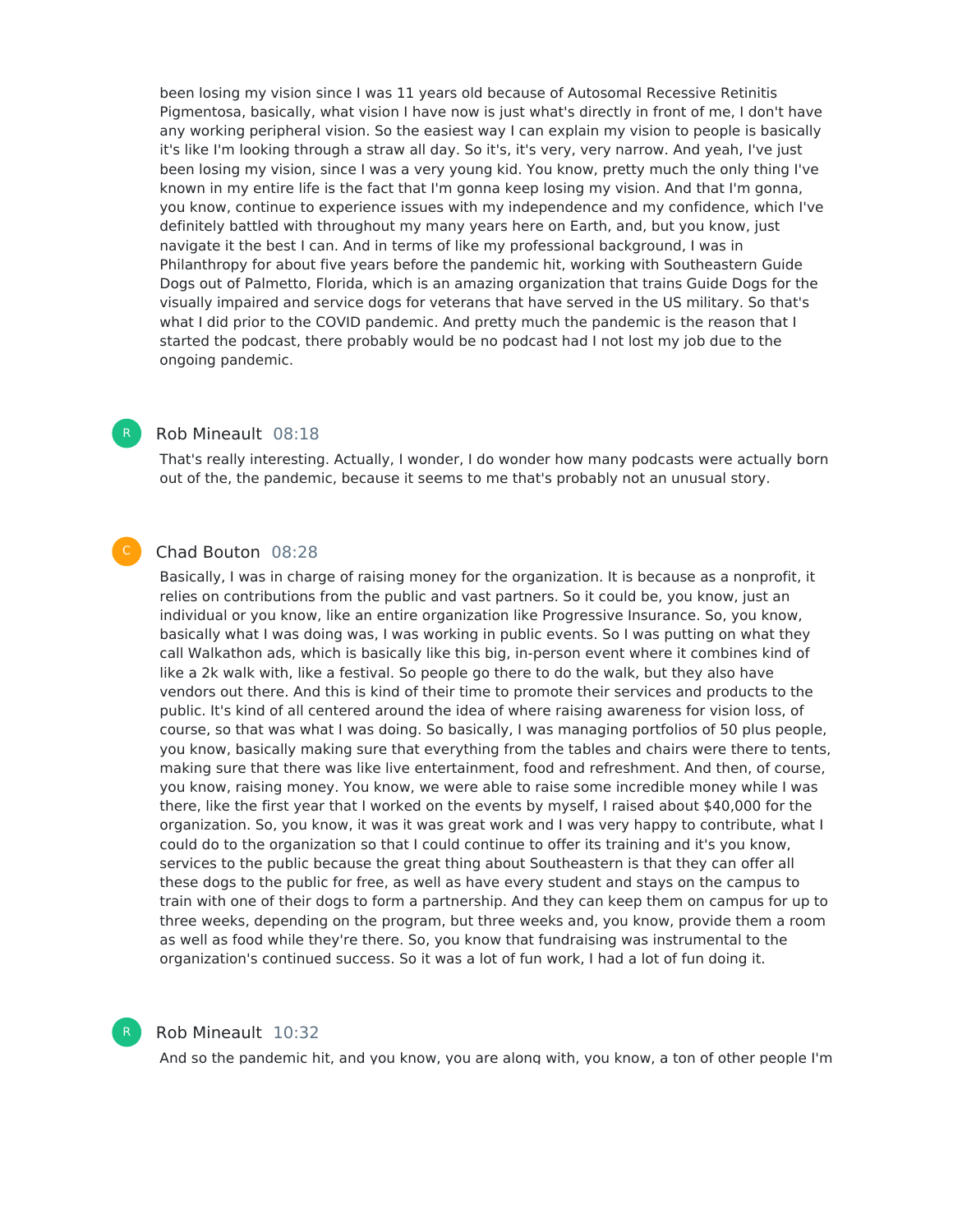sure, found themselves either laid off or unemployed. So were you you were just kind of sitting around and you thought, You know what, what I need to do I need to start a podcast?

And so the pandemic hit, and you know, you are along with, you know, a ton of other people I'm

#### Chad Bouton 10:50

Well, well, first it was, I need to pay bills immediately. So I'm gonna go work as a janitor at a reemployment office, which I mean, nothing against janitors but I absolutely hated that work. And I frame it from, you know, I go from something very self fulfilling, you know, I am actually as a legally blind person, helping to raise money to give a guide dog to a visually impaired person. So that's a lot more self fulfilling than cleaning up a mess, or making sure that computers and chairs are clean. It's just, it wasn't the same sort of fulfillment that I was getting from my previous jobs. So I did that, I paid my bills, it was great. But I was very unhappy with the work that I was doing. And I was trying to work with like, Lighthouse is the Blind Division of Blind Services, even the reemployment office I was working for, and I just didn't really get the help that I needed to find a job that could really suit my background. Um, you know, it was kind of very low entry positions that I felt, you know, not to be, you know, egotistical, but I thought I was always better than because I just felt that, you know, a lot of these jobs, they weren't something really, for me, so I didn't see a need to go into them. And I just felt there was a lot of misunderstandings, you know, of what I could do and what I couldn't do. So, literally, like you said, I was kind of somewhat sitting around, just playing video games, again, because I still love to play video games. I know, for people who aren't visually impaired, that kind of seems weird for someone to say, but I love video games. So my sister who also has retinitis pigmentosa, she said, you know, you should really try and find a publication that will let you share your experiences as a visually impaired gamer. So I thought that was really cool idea. So I sent like 50 emails out to all these different publications, got 49 'no's basically. But then there was a company out of the UK called Nintendo Life that was like, we want you to publish an article on the Nintendo Switch, and six of its games and discuss that from accessibility. So that was like my first kind of taste of being an advocate and having my voice heard on an international level. And then that led to the Royal National Institute of Blind People, their Connect Radio, which is out of the UK, they contacted me because they found my article and liked it. And then they had me come on and talk on their podcasts. And that kind of sort of watched my interest into broadcasting. And also at this time, Sam, Seavy of The Blind Life had released his OrCam video. And I just really, like fell in love with that content of his and just all these things together really kind of motivated me to be, you know, not only an advocate, but to do stuff on a platform where people could go and hear me talk about things and see me talking about things. So that's kind of where my inspiration for the podcast started. So I started putting things together, I had a really good friend who is a professional photographer who knew things about cameras and a little bit about audio equipment. So he helped me find the stuff that wasn't like \$1,000, the stuff that I could afford, and yeah, I put that together, and then slowly but surely, I moved away from journalism. And then I just went full into the broadcasting of the podcasts. And since March of this year, it's just been nothing but the podcast.

#### Rob Mineault 14:34

R

It's interesting that you say that because one of the first things that me and Ryan talked about when we when we looked you up is that you you look at your your podcast page, and it's hard to believe that you've only been doing this for three months because the sheer volume of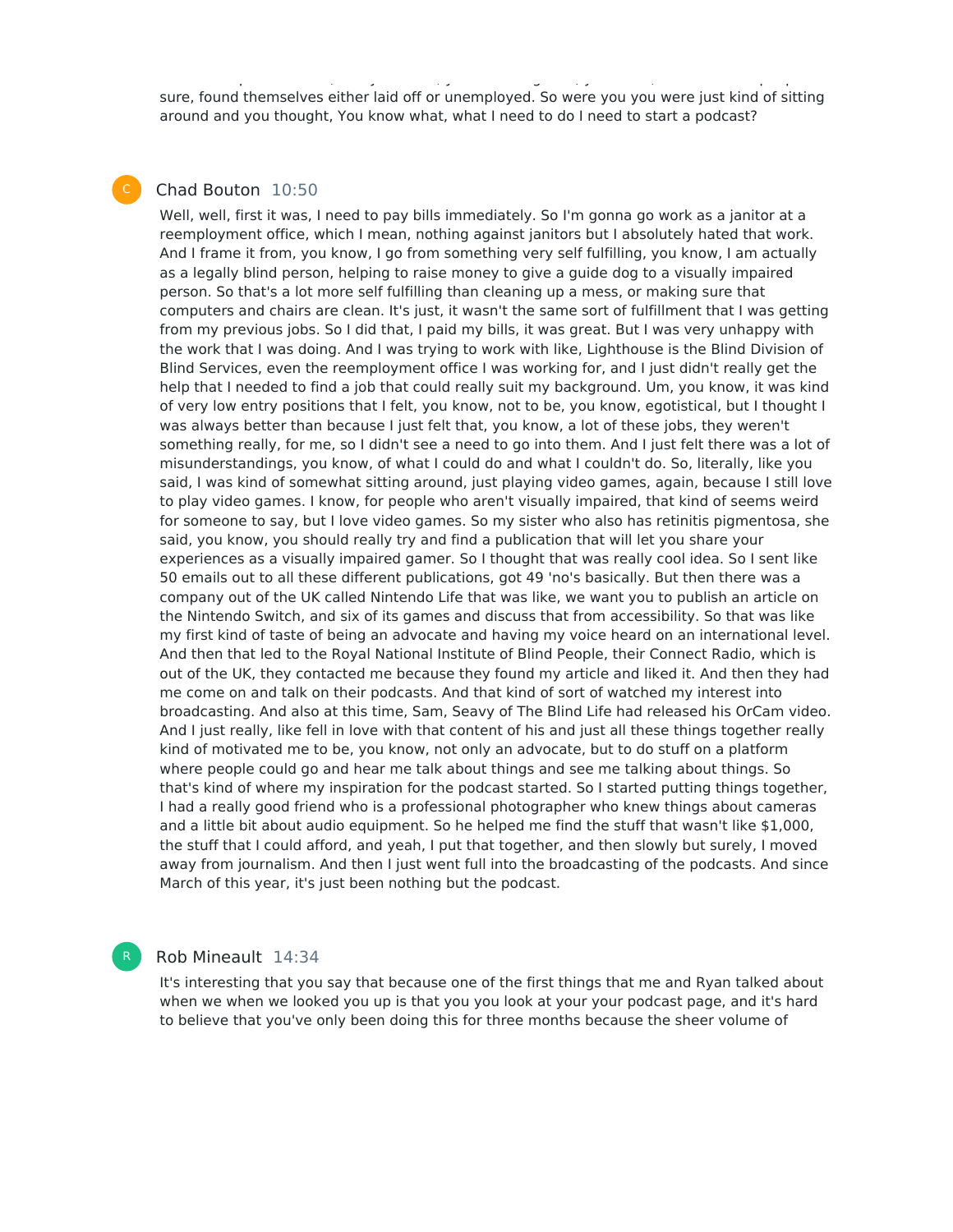content that you've pumped out for that three months is really amazing. You know, we we often think that we're crazy coming up with a weekly podcast but you are coming out with, what, three episodes a week? How do you do that?

### Chad Bouton 15:11

So this probably will make you even go like, "what the hell are you thinking"? But um, there's been like, a couple of weeks where I literally recorded probably eight episodes in a week. So basically, I've doubled up and done two recordings on a day, I've even had a day where I recorded four episodes in one day. And of course, that's absolutely insane to think about now, because I'm actually trying to regulate my schedule. I guess that my my, the thing behind that was, I wanted to put out as much content as I could, because I felt, if I really worked in terms of putting out a lot of content, getting my voice around this amazing community that has been super kind to me, as I've started this journey of mine, I just have always had this mentality of, well, I might be new to this podcasting thing. And you know, this amazing community of the visually impaired to the disabled, but I'm going to work harder than them, or at least I feel I'm going to work harder than them. I'm the type of person where I can get up at six in the morning and stay up till 3am In the morning, doing work. And that's just been my mentality for a very long time. Because where I grew up here in the US, as kind of like I was, I had to do that. Like, if I didn't work that hard, then I was going to be left behind, and no one was going to help me. So I felt that I always had to outwork my competition or my peers. So that's just something that's kind of wired in my head. So yeah, Season One will be wrapping up soon. 50 episodes in the first season. But you know, I can't maintain that pace forever. So yeah, Season Two, I'm going to start cutting back, you know, only two episodes a week, but still do at least six episodes a month. And then, you know, keep the seasons to probably about three months, and then take a month long break in between every season. So definitely now that I've started to finally, you know, get those emails for people like, "oh, yeah, I've listened to an episode" or "yeah, I think a friend of mine told me about your podcast". I feel like you know, I've put the work in to where I can say maybe now at least a little bit I've made a name for myself. So it's just more about regulating and making sure that I can sustain this because I feel like I put the foundation in there for the most part.

#### R

#### Ryan Fleury 17:41

Chad, I have to say that you've had guests on your show that have never responded to me that I've never had on my show. Or sorry, guys, our show. Oh, yeah. Our seventh year now, right, so well.

#### Rob Mineault 17:55

And so I'm, I'm sort of curious, when you first started the podcast and you started that schedule, that insane schedule that you're having, was that was that part of sort of your strategy, you know, feeling like, well, if I can get like a lot of content loaded in, then it's going to be a little bit easier getting people as guests, because I know for us when we're first starting the first year, I mean, you really don't have, you don't really have a strong leg to stand on, in terms of when you're going to people and saying, "Hey, we're a podcast, you can go and check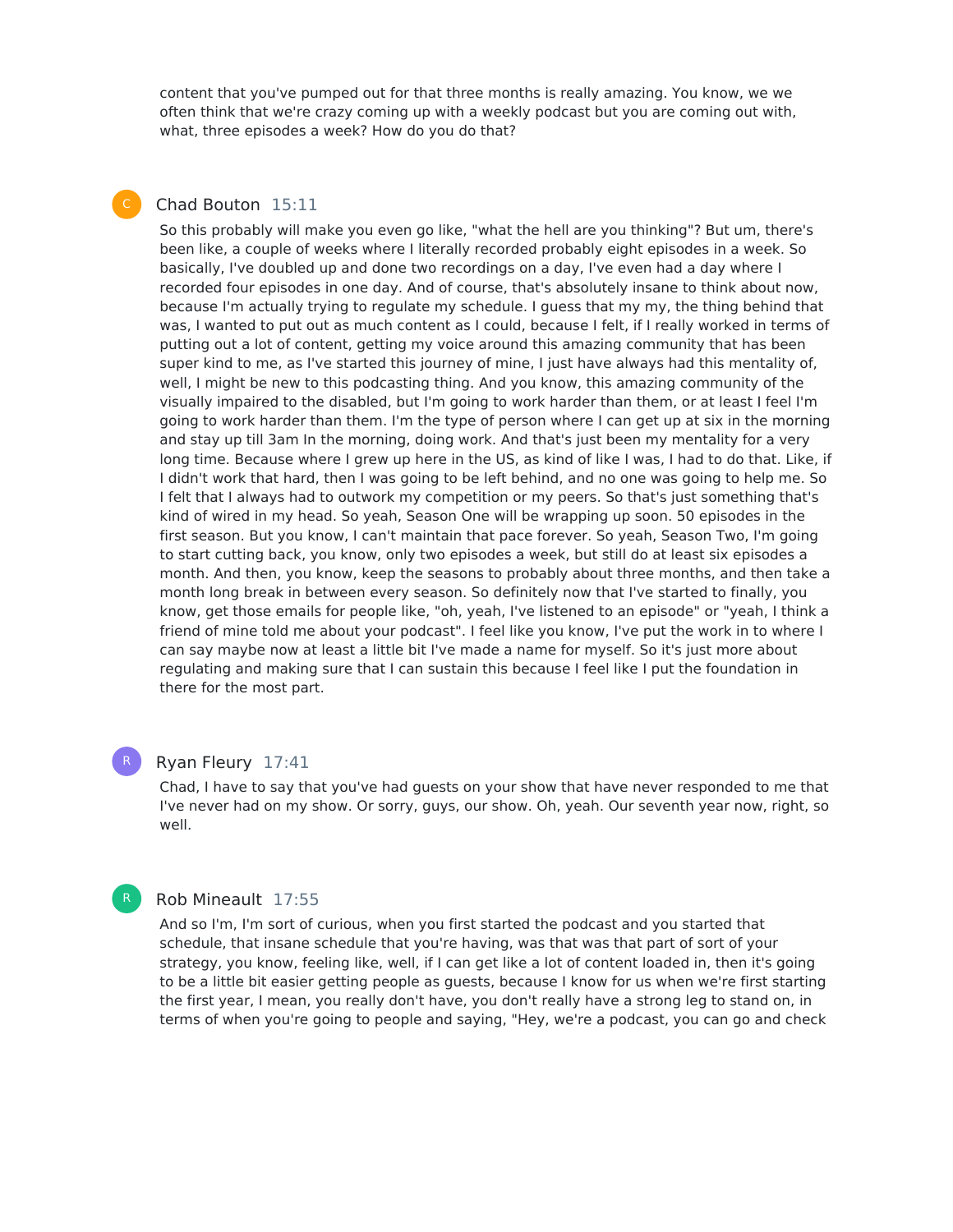us out". And when you only have like 12 or 13 episodes, they might sort of go, "meh". And so is that kind of your strategy early on? I need to pump out a lot of content so then it sort of legitimizes the podcast?

#### Chad Bouton 18:43

Yeah. So when I started the podcast, I had reached out to someone and I was like, Hey, will you be like one of my first guests, and they came back saying, you know, we'd love to, but you know, our motto, our model here at the company, is we need to see at least like three to five episodes from you in terms of content, and then judge if that content, you know, coincides with our own, you know, mission goals here. So, that made me realize, okay, so I need to make sure that I have a bunch of content, if I want to reach out to some people, because there are going to be people who are going to come back and say, well send me some of your episodes. And there's definitely been times when I've reached out to a guest. And they said, Well, can I see two, three of your episodes and, you know, having a lot in the bank whether, you know, it might not be guests that are known on an international level. They're known at least within this, you know, industry. So, you know, whether it's like a teacher of visually impaired, you know, Dr. Conrad, who's worked with a number of guide dog organizations, or, you know, Shane, of Super Sense, you know, that was stuff that I had brought over from my journalism career. Are, which was very, very brief. But I took some of the contents that I had gotten from that. Just contacted them. And some of them were really, really nice and just jumped on in the beginning. But then I, like I said, I did have to establish at least a little bit of kind of vault of my content to them bring to some of those conversations, because I have had a number of people saying, "Well, how long have you been doing your podcast? What's your demographic? How many people are listening to you? You know, do you have episodes you can share?" And I have had to do that. And that's where I feel like it was good for me to do that, like crazy cake, crazy schedule of basically, getting as much guests as I can possible, even if they're, you know, just state or local.

#### R

#### Ryan Fleury 20:50

Well, it's good to have some in the bank like you're talking about, because as we've mentioned, guests will say no, so if you're going to at least have a weekly podcast schedule, you've got to have content to post.

# R

#### Rob Mineault 21:02

Yeah, and you do find that like some some guests, that is a real concern for them, you know, they are they are they want to know, your demographics. They want to know how far reaching your your audience's because, you know, for them, it's, it's, it's a time investment. And so it's understandable. I mean, I think that our sort of, I don't know, the sort of the way that we approach it is that, you know, it doesn't hurt to ask, and, you know, if they are more concerned with sort of a rate of return for them, that's okay. That's understandable. And it's no hard feelings.But really, for the most part, and we discovered this early on, I remember saying in the first few years of the podcast of being really amazed at how easy it was to get guests, because yeah, you're just say, Hey, do you want to come on this podcast, and nine times out of 10 they were just thrilled to death to come on and talk.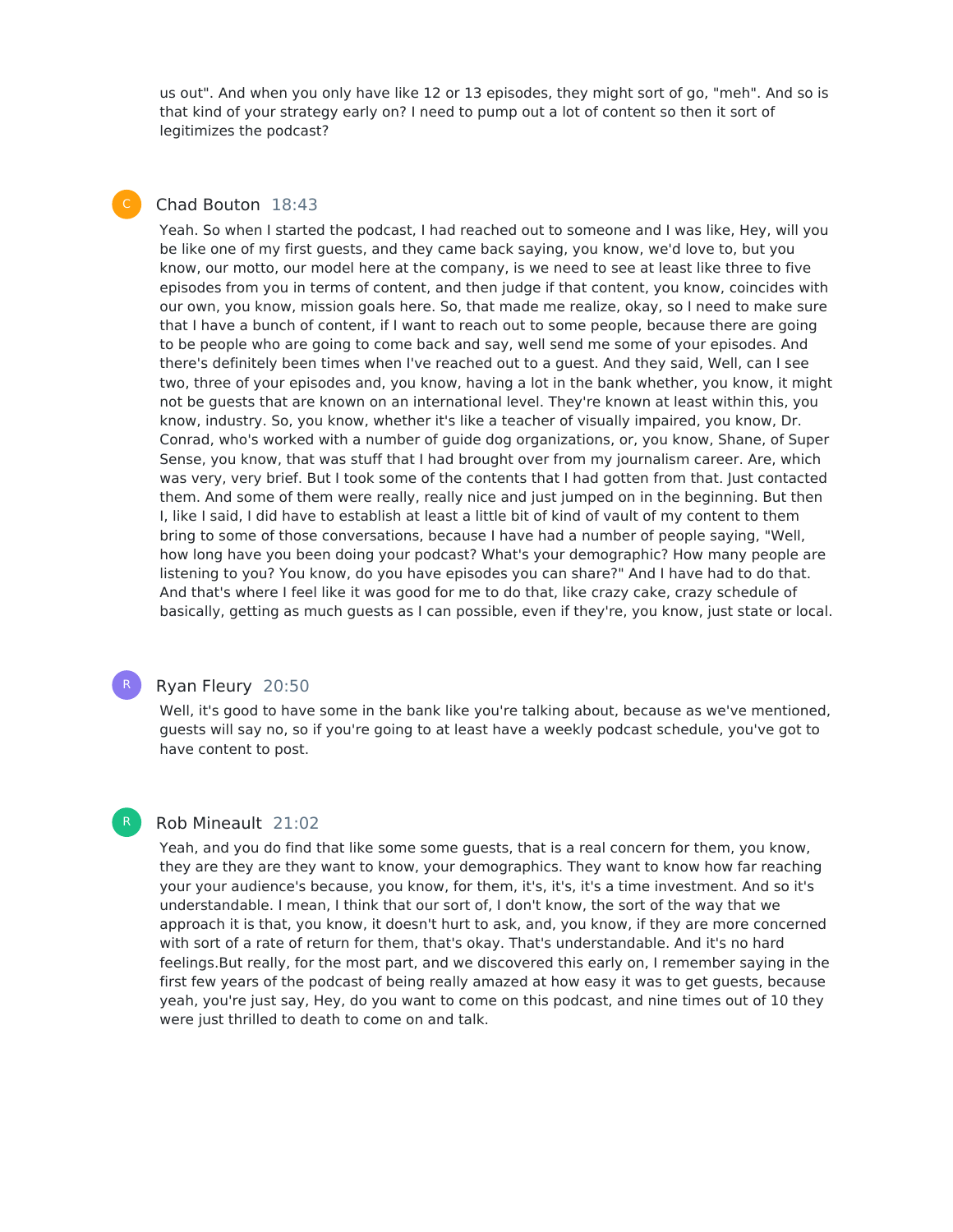#### Chad Bouton 21:54

Yeah, 100%. I mean, it's been crazy, because I thought, especially when I've was first starting out, like the first month, I was like, alright, I'm gonna ask these guests. You know, I, I really only connect with people that I'm truly interested at some way, you know, it doesn't have to be just their product, it can just be them as the person themselves. So you know, if I want to work with someone, or reach out to so I definitely have taken an interest in what they're doing and believe in it in some way. So when I had all these guests, I'm just like, well, hopefully, some of them are going to say yes. Or I don't know what I'm going to do. Because you know, I don't have a co host. It's just me. I've always felt I'm not that interesting of a person. So yeah, it was really surprising to get people say yes. And I'm just like, Oh my God, thank you. I don't know what I would have done if you said no.

#### Ryan Fleury 22:51

You flip through the Rolodex and move on to the next one.

#### Chad Bouton 22:54

Yeah, definitely. You do that. And you know, I, you know, I reached out to a lot of people and, you know, I get no and I get yes, but I would say honestly, I've been very fortunate to say that I've gotten more yes. I guess I'm just lucky, I really, I don't know what to attribute it to. But I just feel very blessed so far.

#### Rob Mineault 23:17

That's what we've kind of found as well. I think that in general, we get a lot more yeses than we do know is I mean, yes, we we do get rejections. And as you can tell, Ryan takes it very personally. So it does happen. But generally, it's usually the bigger companies. It's those companies that are a little bit concerned about, you know, time invested and all of that. But in general, especially when you when you're dealing with sort of other advocates or organizations, they're, they're thrilled to come on, because they understand that it's giving them a platform to help spread whatever it is their message or their issue or to come talk about their organization. And usually, you know, they love it. Or if you're talking to individuals about their stories and stuff they're they're completely thrilled to come on and have some airtime.

#### Chad Bouton 24:15

Yeah, and I like to think that I probably have grabbed a couple of guests that may have never before been asked to be on a podcast or never had any inkling of doing a podcast, you know, I just feel like some people just feel like they're not like big enough for they don't think that they're like, important enough. But I just I hope that people that have felt that way when I before I've asked them just realize that all their stories matter in some way to the larger universe. So yeah, I mean, I like to think that I grabbed some people that I'm hopefully, you know, were grateful that they had their stories shared. So that's also something that I, I think about too sometimes.



R

R

C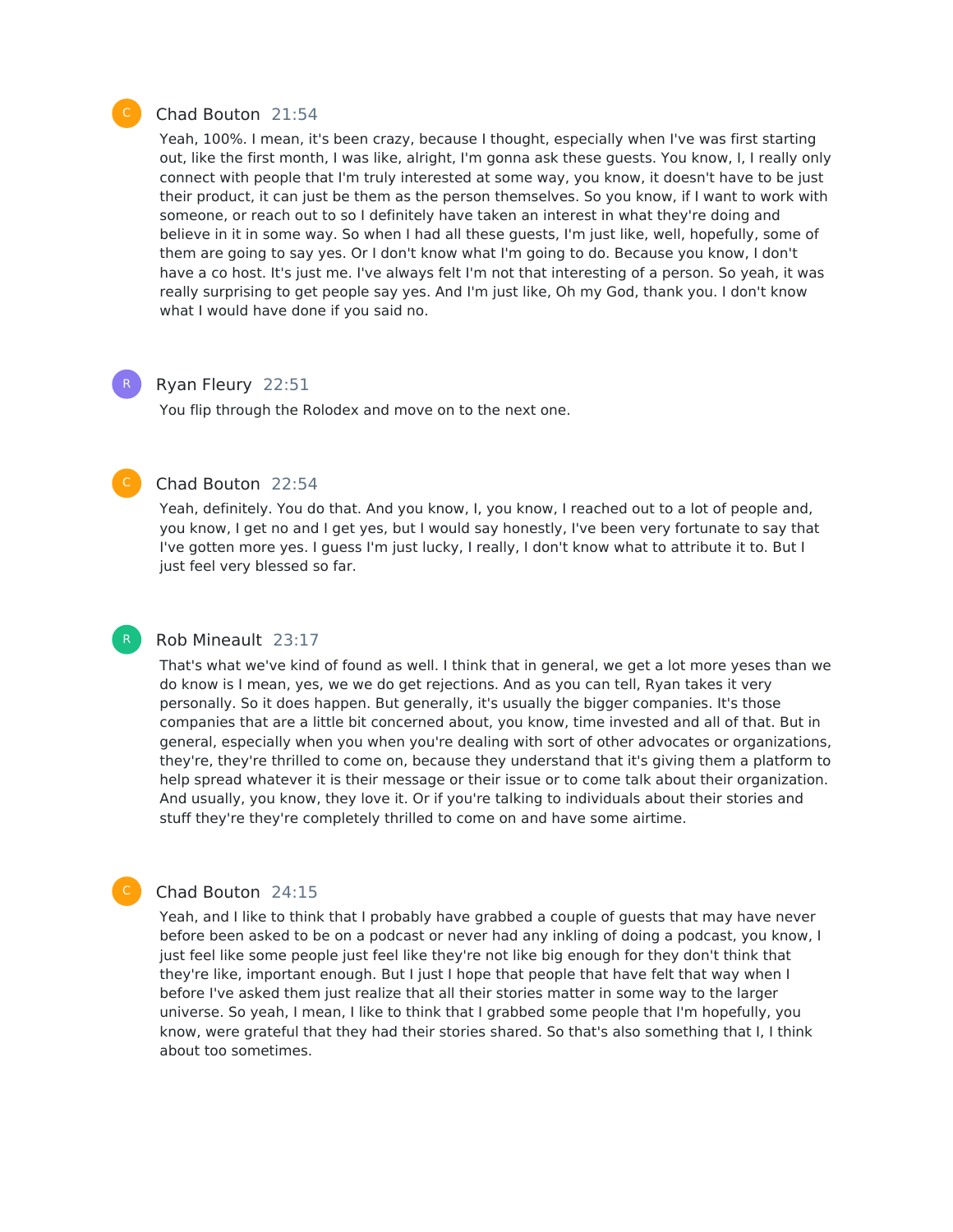#### Lis Malone 25:06

Chad, I was wondering if maybe for any of our listeners who are not members of the low vision community, if you could explain the significance of the 20/200, in your name Hindsight is 20/200.

#### Chad Bouton 25:17

Yeah, so I love that when I was thinking of a name for the podcast I was trying to think of, well, well, it'd be kind of a cool name for me. I wanted to originally go with never walk alone, because as a guide dog user, I don't walk alone. And as long as I have the harness in my hands, I never walk alone. So I always have that person with me, though, you know, that close bond that's protecting me. But I know, there's a lot of "never walk alones" out there. So I wanted something kind of original. So I don't know what it was about Hindsight is 20/200. It's something that I've always have joked around and said, in my life with my dad. And he's always like, hindsight, is 20/20. And if you're a visually impaired person, it's more like 20/200. So my whole thing was I wanted something about, you know, something to do with like visual impairment, and it'll be some way that was funny to me. So, of course, hindsight, is 20/200. The whole thing behind that is by if you had perfect vision, and you were able to see things as they were going to happen, that you probably would never make a mistake, because you'd have perfect vision no matter what. So 20/200, that is kind of the benchmark for people that have some in some way a visual impairment. So my whole joke is that for me, it doesn't matter how clear my future my present or my past is, because I have 20/200. But truth truly, I'm worse than that. My Hindsight is never going to be perfect. So for me, hindsight, is 20/200 is basically me telling people that, yeah, my vision is never going to be perfect. I'm never going to be able to look back and see things in a clearer picture. But um, I'll do the best that I can with what I have. And hopefully that'll be enough. And that's where the 20/200 with hindsight comes from.

#### Lis Malone 27:08

Now in Canada, is it the same as in the US because like, here in the US, for for Rob and Ryan? Because like, here, you know, everyone has gone to the, you know, the doctor at some point, you read from the chart with the letters, right, and so, yeah, so, so here in the US, if you hit if you if you are 20/200, or worse, uncorrected, can't be corrected, then you are considered legally blind. So is that is that the same in Canada?

#### Ryan Fleury 27:39

R

R

Honestly, I don't know the answer. Steve probably does. He's not here.

#### Rob Mineault 27:46

Yeah, no, in Canada. I think what they do, Lis is they line up penguins on an ice floe. A certain number of penguins and then they ask you how many penguins can you can you make out?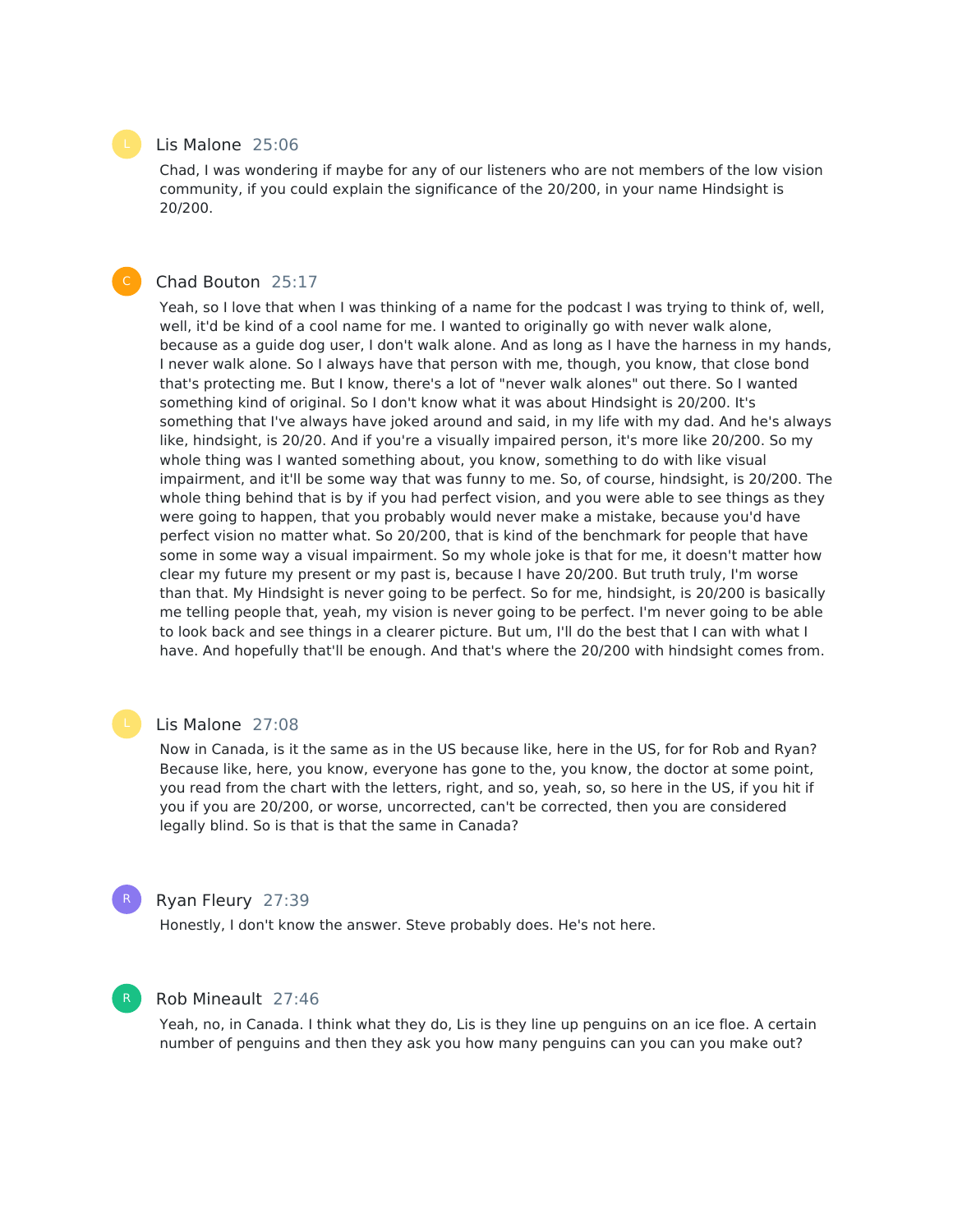

#### Chad Bouton 28:00

That sounds like a lot more fun exam.



#### Lis Malone 28:15

And then, did they give me some goggles? A or B? Or C? Better?



#### Chad Bouton 28:21

Are they white with black feathers? Or Black with white?



#### Lis Malone 28:27

Eating a fish or a poop? I mean, I don't know. Well, penguins eat the fish. Right? Fish. Okay, yeah, I don't I don't know.



#### Ryan Fleury 28:41

Well, I'm sure people can email us.



#### Lis Malone 28:45

They will believe me, they still haven't told me why Toronto plays that stupid Hall & Oates song. Okay, but I'm sure they'll tell me all the things that penguins eat. Can't wait.



#### Rob Mineault 28:58

There you go. I love it. So the now the other thing that I'm incredibly curious about is when you sat down to sort of formulate the podcast and what most of the content would be? Did you kind of have a bit of a vision? Because I know that our show, you know, we kind of evolved and to be quite honest with you, we feel like it's still evolving, even after six years. So, you know, what was there always a plan in terms of like, who what kind of guests I'm going to have? And what kind of the overarching message on the show is going to be who it's going to be for? Did you sit down and think about that? Or did you just start like just calling people and trying to get guests?



#### Chad Bouton 29:43

So it was kind of a mix of both? If I was to really be honest, it's like I always knew that I wanted the podcast to be educational. Because at least from my experience in life, I've always grown up with people who don't have a good understanding of visual impairments or disability. So I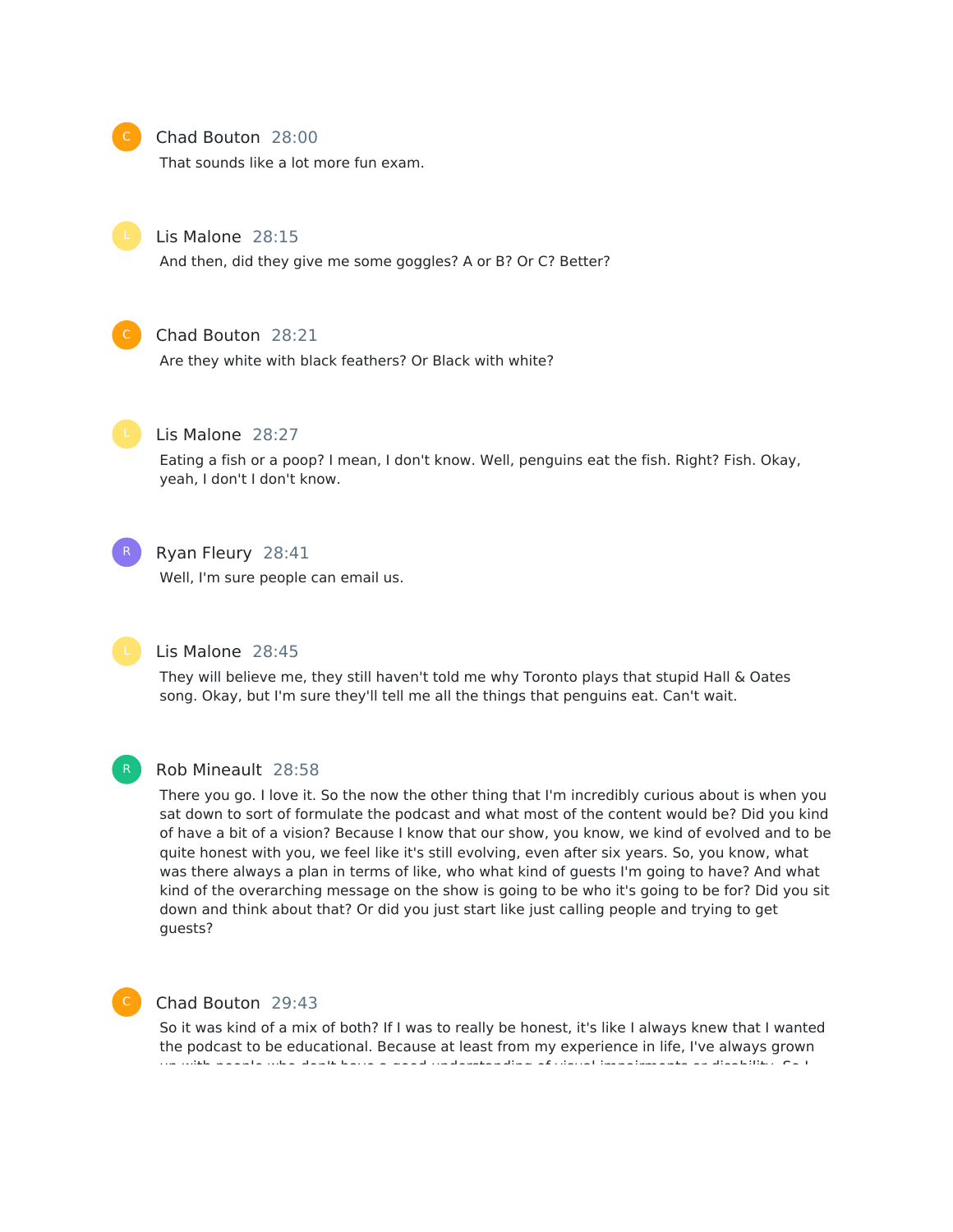up with people who don't have a good understanding of visual impairments or disability. So I grew up in a very rural town that literally my sister and I were the only two people that were losing our vision, at least at the time that we were growing up. And then our town has no idea of how to actually handle or just treat visually impaired people like normal people that we are. So I've always felt that education was something big for me as just someone who had a voice and was willing to use it. So I always knew I wanted it to be educational, I always knew I wanted it to expose people to at least visual impairment. So early on, I had this thing where it was only going to be visually impaired, it was that was going to be the focus, like I even had in the description, you know, like blind journalist talks to get to create a better blind, new world. And then, after about the first month of the podcast, I felt that was too limiting, because I found myself wanting to talk to other disability communities, I wanted to talk to motor neural, I wanted to talk to cognitive, sensory, even to auditory, you know, I wanted to talk to all these different guests with all these different walks of life. So I felt to me, it would be a disservice to keep it as a visually impaired podcast. So I changed it very early on to basically, you know, like I say, like, whether you're a disabled gamer, engineer creating a device or a service for disabled people. You know, this is the podcast for you, I'm basically changing it from just being about visual impairments to now just being about disability as a whole. So that's something that I changed very quickly because I felt I needed to because I wanted it to be more about just disability in general. But I always knew Iwanted to be educational. And I wanted to be mostly interview. Because I feel like, that's where I myself learn the most, because there's been a number of times I've had these amazing guests on it. And I've learned as much as my guests have met my guests, but my audience has. So definitely I knew that. And then in terms of guests, I always had a couple of, you know, dream guests that I wanted on. And I thought I definitely want to get them this soon. But I mean, I guess you know, I'm blessed to half of them already. But I always knew I wanted Sam Seavy at The Blind life, because he was an inspiration for me just become an advocate. I always wanted Two Blind Brothers because I love what they do and how everything that they earn goes back to research finding blindness. I always wanted Be My Eyes, because I've known about that app and I've used it myself personally and benefited from it. So I've had a number of these guests that I wanted on but thought you know, it's never going to happen until like three, five years down the road. And I don't know how I did it, I guess it's just me being persistent, because I literally will just continue to reach out, you know, like, I'll email someone in a week, maybe not hear back from them in two, three weeks, email them again. And then you know, maybe even after a month, email them again, to just keep up. You know, I just you know, unless I hear a yes or no from you, I won't stop emailing you. So I'm very persistent. And I think that persistence has definitely paid off. When it comes to some of my guests. I feel it was me making sure that they told me yes or no, that really made it to where they eventually said yes.

#### Ryan Fleury 33:25

Well, and timing is everything too. You know, we've spoken to Sam as well. And, you know, some people's personalities really come into play too, right? And Sam seems quite humble and willing to talk to anybody anytime he's free, right? So you will come across a lot of people like that.

#### Chad Bouton 33:42

And then I thought I had to pay him I was like thinking he's gonna want some type of money, because he's this big, super awesome, well known Youtuber with all these companies wanting his opinion on these devices. And I'm just like, I'm gonna have to pay him a bunch of money

R

C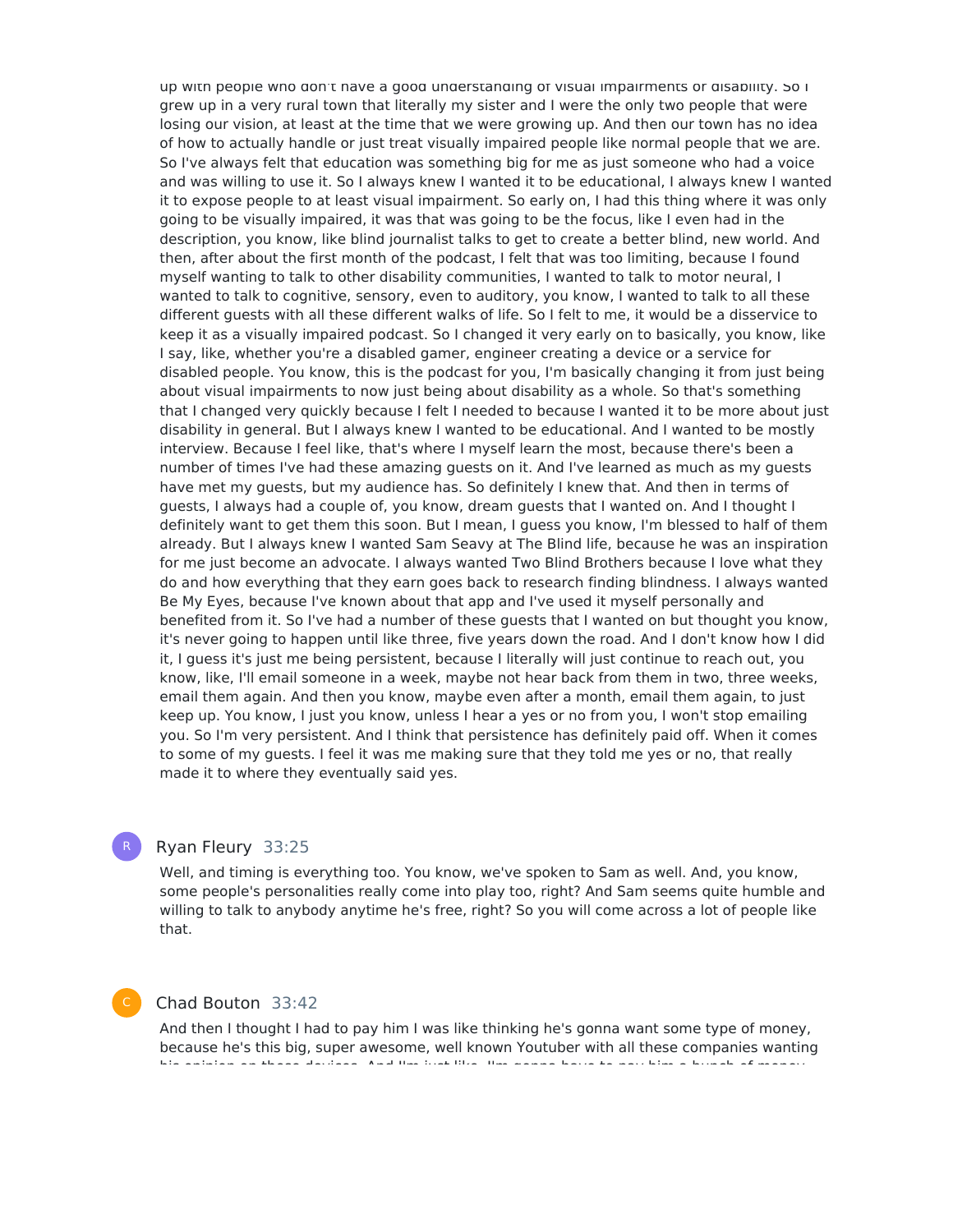his opinion on these devices. And I'm just like, I'm gonna have to pay him a bunch of money that I don't have. And then he just comes back saying, what do you want to do? And I'm just like, holy crap, this is happening.

Ryan Fleury 34:05 It's awesome. Yeah. R

#### Chad Bouton 34:07

So it's just great. You know, he really, you know, he's such a humble person. And, you know, it's just great to be able to know that there's people out there because, for me, I'm just I have so many self confidence issues just because of my traumatic and my trauma from growing up with vision loss. And I always feel like I'm never good enough to ask for someone to come on my podcast. I always just feel weird, especially when it's does people that I know are big and have that following. But, I mean, they've said yes, so I guess I'm doing something right.

#### Ryan Fleury 34:40

R

C

Well, we've talked about that. There's a process right, you know, I'm totally blind. I lost it in the car accident. Lis is partially sighted as well. So, you know, you're not alone in this community. And yeah, people people are willing to talk. People aren't willing to share their stories. All you have to do is ask.

#### Rob Mineault 34:59

Yeah, that's right. I mean, back to your point, when you when you talked about how much you learn on the podcast, that's really one of the the amazing things that I love about doing this show is the amount of learning that you do when you have all these different people and all these different organizations on and constantly learning and hearing other people's stories. And honestly, like this, this podcast is an incredibly rewarding thing to be doing. And I'm sure that, you know, you find the same thing, and you will find the same thing, the more people that you talk to, it is a really, really amazing experience.

#### Chad Bouton 35:39

Yeah, it's really been just self rewarding. You know, for me, it's just like, even if I don't ever really make money off of podcasting, because I didn't want this to eventually become like, a full time job, like, I'm very, what's the word optimistic, maybe even, you know, idealistic about where I can take this. I really do want this to eventually become a small business, I'd love this to become like a radio network where I can pull in other amazing advocates, from all different walks of life and disabilities, and have them contribute to that. So have like our own disability radio show and stuff like that. But for me, it's already been self rewarding. And I already count the podcast success, because I've already learned so much. And I've had people, you know, be introduced to all these amazing organizations and individuals with their stories and what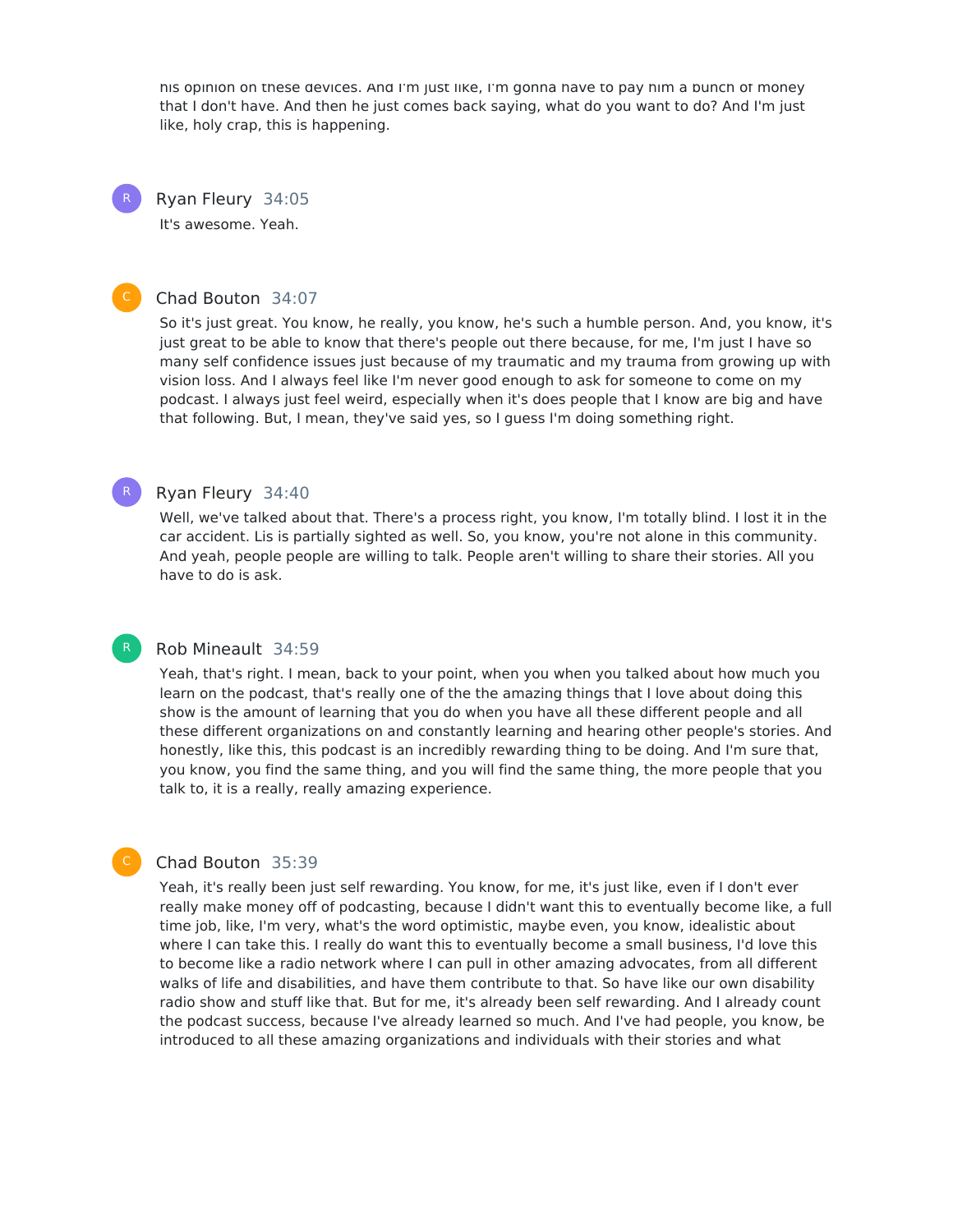they're doing. And I feel at least in some way, I've started to move the needle even further when it comes to universal accessibility. And that's honestly all I want at the end of the day is to know that I exposed people who otherwise would have never been exposed, had I not talk to them and had those conversations on the podcast.

#### Ryan Fleury 36:55

R

Well, you did that in your last episode before the show started today. Lis and I were talking about Vtubers. And I'm like, What is a Vtuber I know nothing about Vtubers. So I listened to part of your episode. And I still don't know what Vtubers are, maybe I'm just too old. It's not my demographics. Just get off my lawn.

#### Chad Bouton 37:16

So, you know, I, I've always been a nerd. I mean, I love I'll joke and say I've had a Gameboy Color since I was in my mother's stomach, you know. I have been a nerd since the day I popped out the womb. But you know, I've always loved animation. So anime as in Japanese animation, which that's what it is. And cartoons I've, I've always been in love with that I've been so fascinated and just just gung ho about my love for that. And Vtubing is kind of an extension of that, because it takes you know, that love of animation and then it allows basically, you to inhabit that role. And for a lot of people that do this, they are in some way trying to express a artistic side of them that they otherwise feel that they can't do in their actual normal lives. So for them, it's that outlet of they can be the singer, the artists, the entertainer that they feel otherwise, that they can't do and kind of the standard foundation that we have, you know, in the real world, right? For some other reason or not. And I've loved it, I think it's fascinating, you really can see, especially when you watch these Vtubers stream, their love and how they inhabit these roles. And for them, it's almost like an extension of who they really are. And it really is, you know, that's, that is them. It's just in this character, so that it's more accepting and appealing to you, the audience, but that is still them. So I love that and I feel that's just another thing that I can bring to the table. As you know, I'm only 29 So I've grown up to where, you know, video games and animation and have taken on these weird new kinds of forms. And I, you know, have never closed my mind to the possibility of what these things can become and inhabit in the market. So I try and stay hip, I guess is what I'm trying to say. It just kind of bringing these things where otherwise people are just going to be like, Well, I don't know what that is. So I guess I'll never learn about it. So hopefully I can just you know, have someone come on and tell you what it is and then you can always understand it a little bit.



#### Ryan Fleury 39:35

Absolutely. Like I said, I've never heard of it before your show.



#### Lis Malone 39:37

So yeah, Ryan your your Vtube avatar would have a six pack and -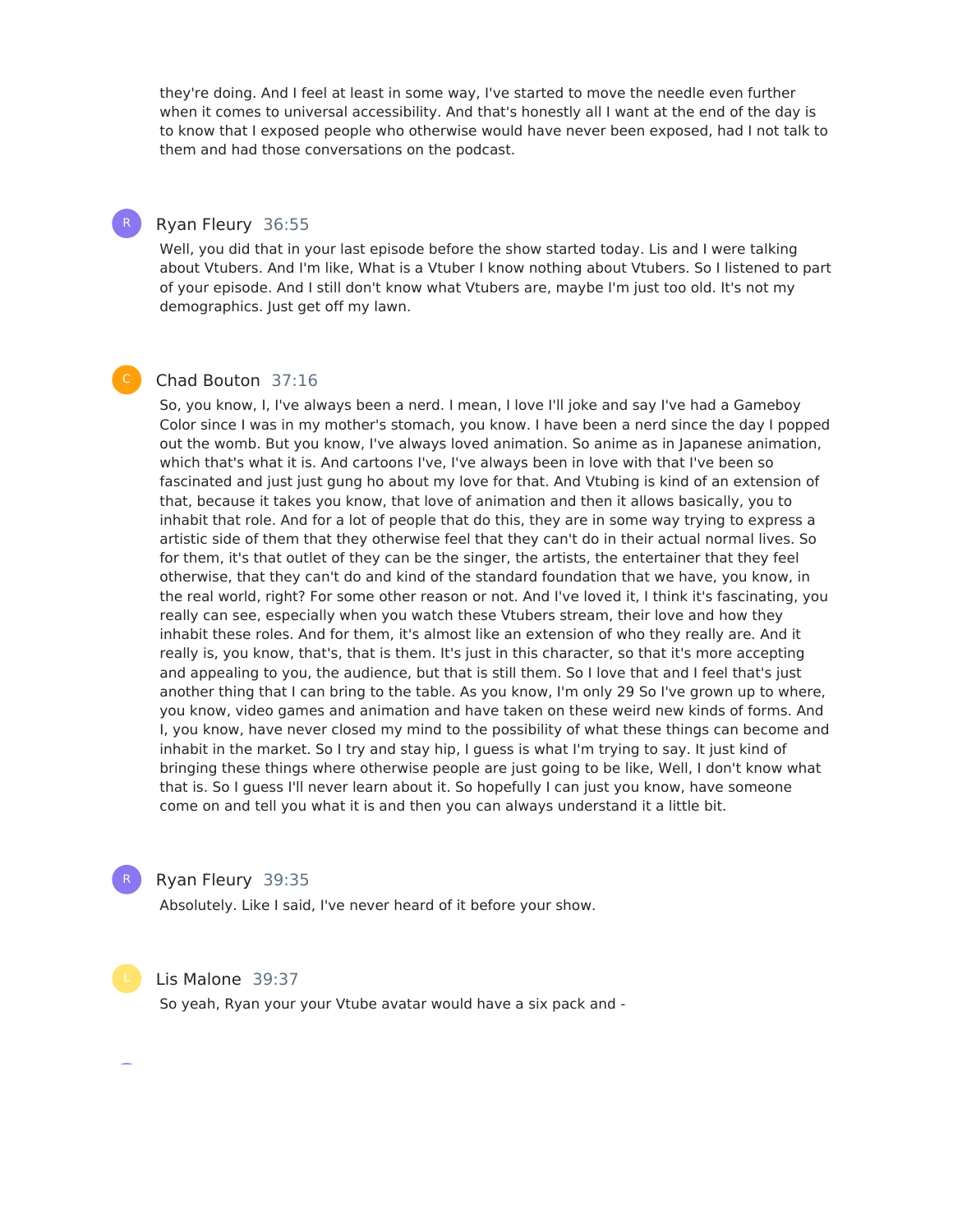

#### Ryan Fleury 39:44

No see my Vtube avatar is gonna be just the same as my avatar on tik tok. It's going to have the pink tutu with the hula hoop. Maybe some assless chaps.



Lis Malone 39:56

While playing the trombone.



#### Chad Bouton 39:58

All that can be your intro as you're warming up the stream.



Ryan Fleury 40:04 That's right.



#### Rob Mineault 40:11

I'm here taking notes. It's going to happen. We will find money in the budget.



#### Lis Malone 40:28

Don't worry, I'm going to get so much sponsorship money from my drinking that we're going to be set. Don't worry.



#### Rob Mineault 40:35

So talk to me a little bit about then your editing process? Do you go through a pretty, you know, thorough editing process in post? Or do you just record the show live, and then just release it,



#### Chad Bouton 40:50

I honestly do the best that I can. You know, I'm no master when it comes to editing or mixing. So I definitely do the best I can on my own. So again, I always, you know, edit stuff that I because the way I do it is I kind of have my intro and my outro so if a lot of times, I'll be talking to my guests before I do my actual intro because I always do a lead countdown 3...2...1. And then I start, you know, my regurgitation of the, you know, the, the plugging and the introducing. So I edit all that out anything that might be caught up at the end, because, you know, a lot of times I do stay on my guests talk to them, you know, just let them know, like, hey, thank you so much. You were awesome. Because a lot of times my guests like they they're extremely nervous, like coming on, because they've never really done a podcast before. So I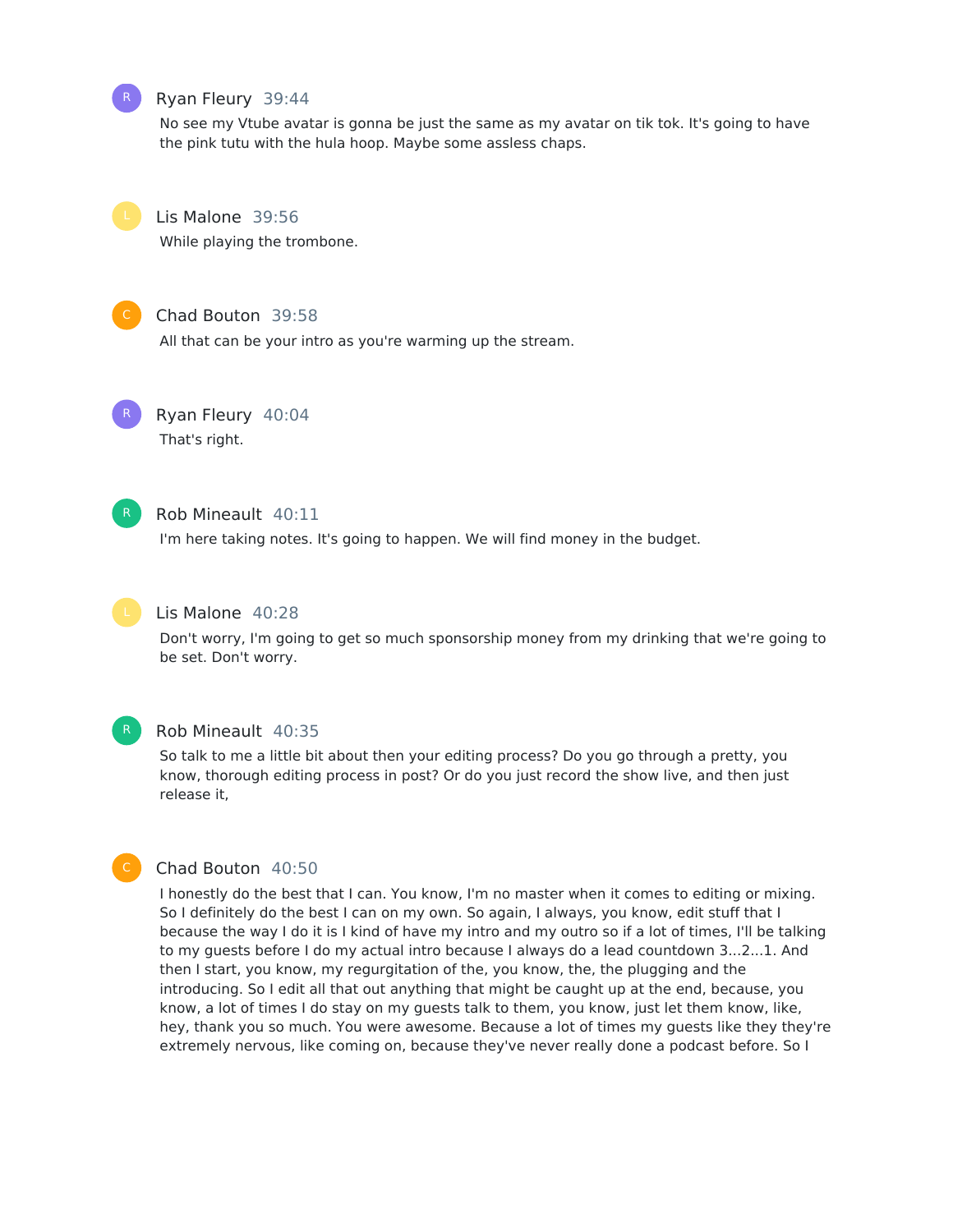just always like to reassure them afterwards, like you were great. You were phenomenal. And then like, sometimes I will have those like where I need to go through the actual episode. And take things out or say like, the episode was Sam actually was two parts into one. So I had to basically he had a meeting he had to go to in the middle of the episode. So basically, we stopped it. And then he came back on. And then he basically I had to take two episodes, you know, cut out the stuff from that one episode merged with the other. And then there's been times where I've had an episode where like, I had to take out parts of where someone's phone alarm went on, because they had to go walk their guide dog, so I have to take that out. But it's like just like our conversation unless there's like something really egregious, like, you know, like a food order comes in the middle of the episode or a fire alarm comes off. I don't do a lot of editing with voice tracks because I just try and keep them as natural as they can be. But definitely I go through and I scrub up as much as I can. And a lot of times, so I'll have my friend, Caden who, who's a lot better editor than I am. It has a lot better software than I do. And he'll help me a lot too. So I definitely have someone that's behind me to help me if I need it. I do as much as I can. But of course, I am in no ways a amazing editor.

#### Rob Mineault 43:15

Well, and I mean, I have to I have to give you kudos. I think it's a lot harder to do stuff live with no editing than it is to edit. Just because you know we're really good at f\*\*\*ing up. Which I just created a work for myself.

## R

Ryan Fleury 43:35

You've left them in before times.



Lis Malone 43:38

Sometimes there are a couple that snuck through. Some made it past the goalie. Yeah,



#### Ryan Fleury 43:43

We got we got emails about an F bomb.



#### Rob Mineault 43:54

And that's really the only time I ever leave them in is when I do it and I'm just like, okay, I'm okay with like letting this one sneak by because I figured because I'm not gonna you know, throw you guys under the bus. Yeah, but then people are just like wow, that Rob guy is a potty mouth.



#### Chad Bouton 44:22

I mostly stay clean. That's for the most part, but I do have episodes where I definitely curse. I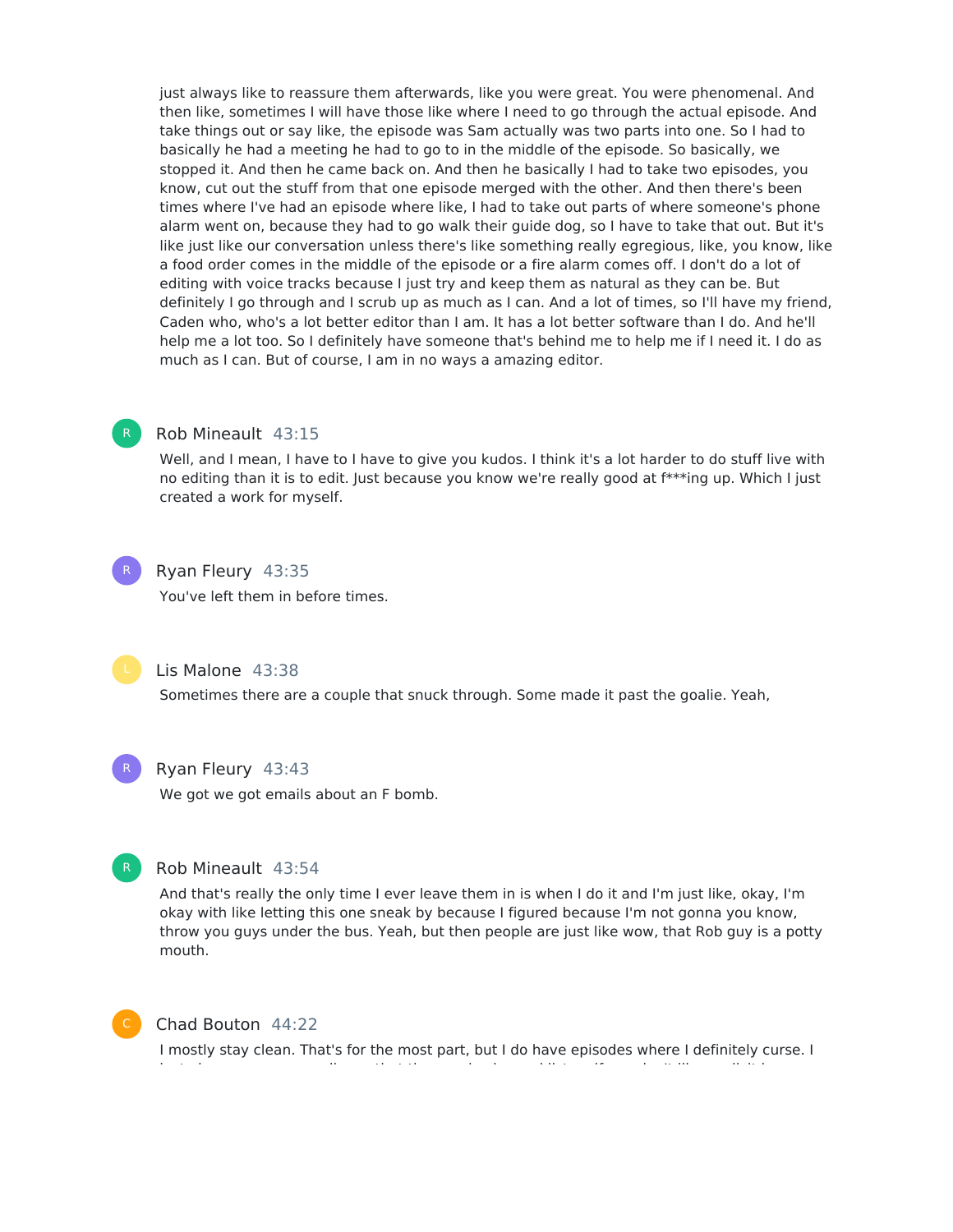just always warn my audience that those episodes and listen, if you don't like explicit language, especially constant because some of my guests you know, they get on their passionate soapbox is speak from the heart. Who am I to cut that out from them? So I definitely be like, always when I'm like posting the link like fair warning. If you do not like the F word. This is not the episode for you because we both use it.

#### Rob Mineault 44:58

That's it's interesting that you To say that because there is a little bit of a method to my madness, when I do do that, because it's usually either for comedic purposes, or it is a sort of, it's a passion thing. Sometimes, you know what the F bomb deserves to be thrown down when you're talking about something. And so sometimes they get left in.

#### Chad Bouton 45:22

You can't please everybody though, that's that's also something that is very apparent, and I've known for a very long time. You're gonna get constructive criticism, and I have, and at least what I've done, when I've gotten it is said, I'll look into it. And I have looked into the every piece that I've gotten. And sometimes I can't do anything about it. And I'm very honest with them saying that this is something that I can't, I can't control. So I'm very sorry, but I don't know what I'm supposed to do here. And then other times I do and I can, but I just hope people know that I can only control what I can control. And sometimes constructive criticism can't be implemented because sometimes the platforms that we are using, they themselves haven't even thought of some of that constructive criticism. So what I've done in those instances now is just so we pass it along to the companies and see what they can do with it.



R

#### Rob Mineault 46:15

We've talked about Universal Design ad nauseam. Literally. It made my cat puke on my microphone cable.



#### Lis Malone 46:29

We're gonna have to put a disclaimer at the front. This podcast does talk aboutcat puke, puking cats. Great. You guys brought up assless chaps so don't even talk to me about my cat's puke.



R

#### Chad Bouton 46:43

This podcast may trigger you to vomit.

Rob Mineault 46:46 For variety of reasons.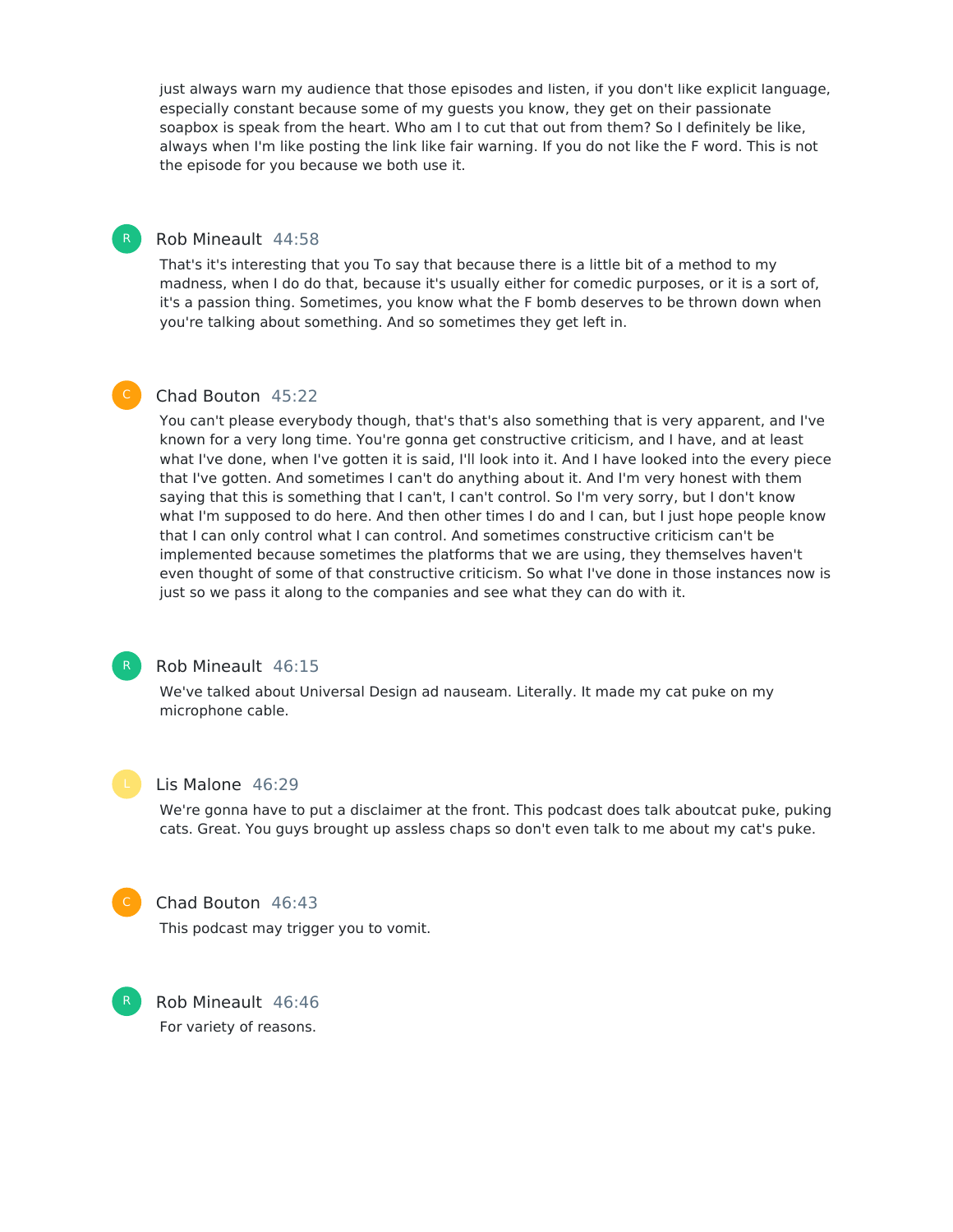

#### Lis Malone 46:48

Feline regurgitate regurgitation is very offensive. So if you've ever if you've ever seen it, trust me.



#### Rob Mineault 46:55

Whatever. Tell that to your farting dog.



#### Lis Malone 47:03

My girl is gassy.



#### Ryan Fleury 47:04

Yeah, there you go. We need you guys need to become Vtubers will have an avatar of a cat and an avatar of a dog doing some live stream gassy dog and puking cat.



#### Lis Malone 47:18

Oh my God, that's a cartoon.



#### Chad Bouton 47:21

Adult Swim cartoon ready for the taking.



#### Lis Malone 47:27

Copyright. We've had to copyright a lot of stuff today. That's gonna be like chapter four of 50 Shades of gravy.



### Chad Bouton 47:38

Farting dog and the puking cat? They're gonna be wondering, well, why is that gravy making their dogs fart and their cats puke?



#### Lis Malone 47:49

Like this, this book is it's a lot of satire.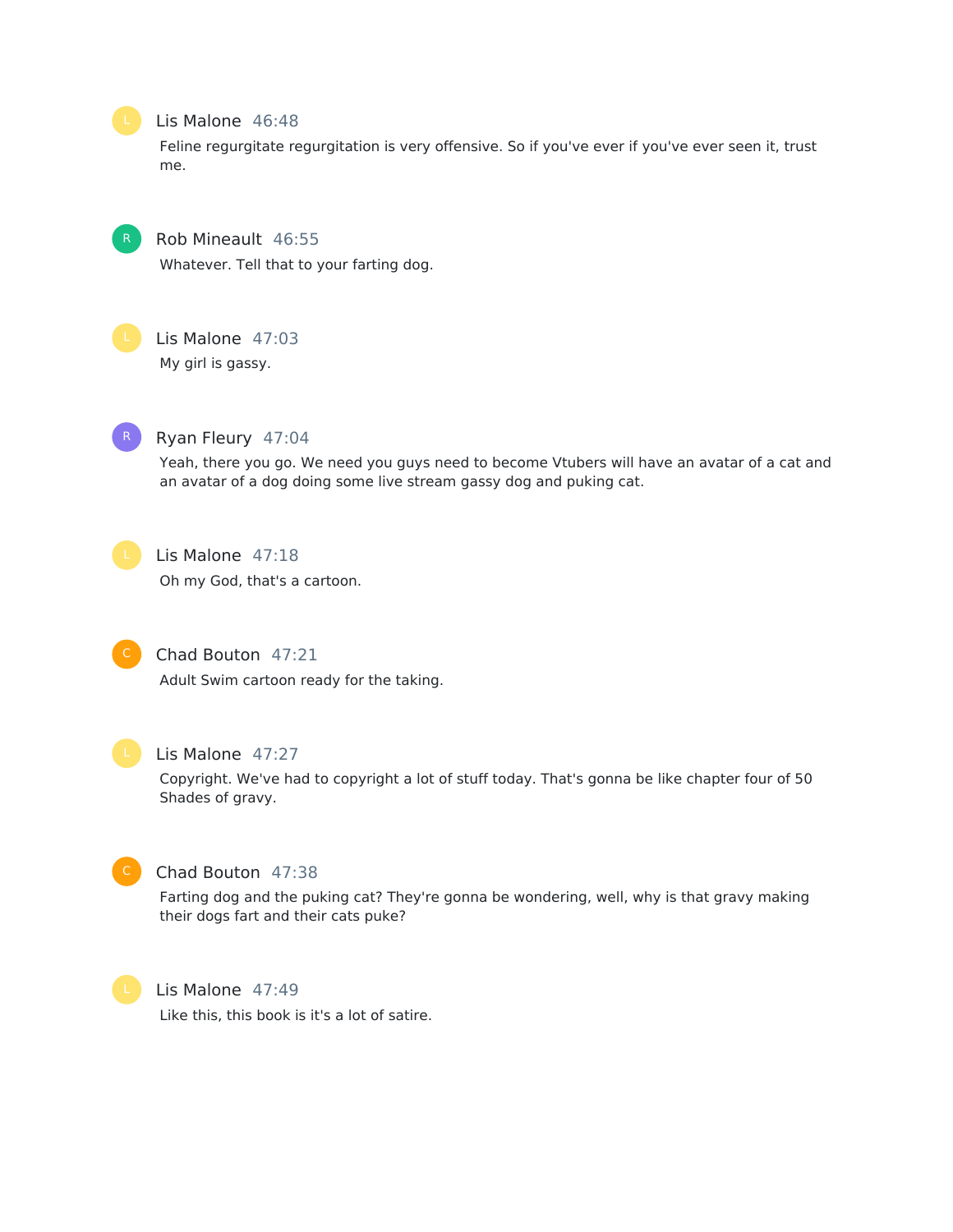#### Rob Mineault 47:51

We will workshop these ideas. This is just brainstorming. Listen, Chad, it has been an absolute pleasure. Thank you so much for for coming on. Where the heck can people find your podcast if they so desire?



R

#### Chad Bouton 48:09

Yeah, absolutely. So Hindsight is 20/200. It's on Anchor, it is on Spotify, and is on Apple podcast. And anywhere will also like to follow me on social media. I have a Facebook page Hindsight is 20/200. And then on Twitter, I am at 20/200 hindsight that is at 20/200 hindsight. So that's where you can find me at.

#### Rob Mineault 48:42

And I have to say I recommend everybody going and checking it out. There's already a ton of amazing content there after three months. But listen, you know, I really do feel like your podcasts and our podcasts, we're very much kindred spirits, because I think it was born out of the same sentiment. A lot of our content really lines up really well. So so I definitely recommend any regular listeners of AT Banter, go over. And and check out hindsight. You're gonna love it as well.



#### Chad Bouton 48:52

In my opinion. Yeah, and absolutely, we'd love to have all of you whether it's individual episodes two at a time. I love to have you guys over on hindsight.



#### Rob Mineault 49:32 We'd be thrilled.

#### Chad Bouton 49:33

I feel we aligned very, very well. So I would love to have you on the podcast as well.



#### Lis Malone 49:37

All right. Well, listen, Ryan's the schedule person. Yeah, thanks again.



#### Chad Bouton 49:44

Thank you guys. It's been a pleasure. I've had a lot of fun.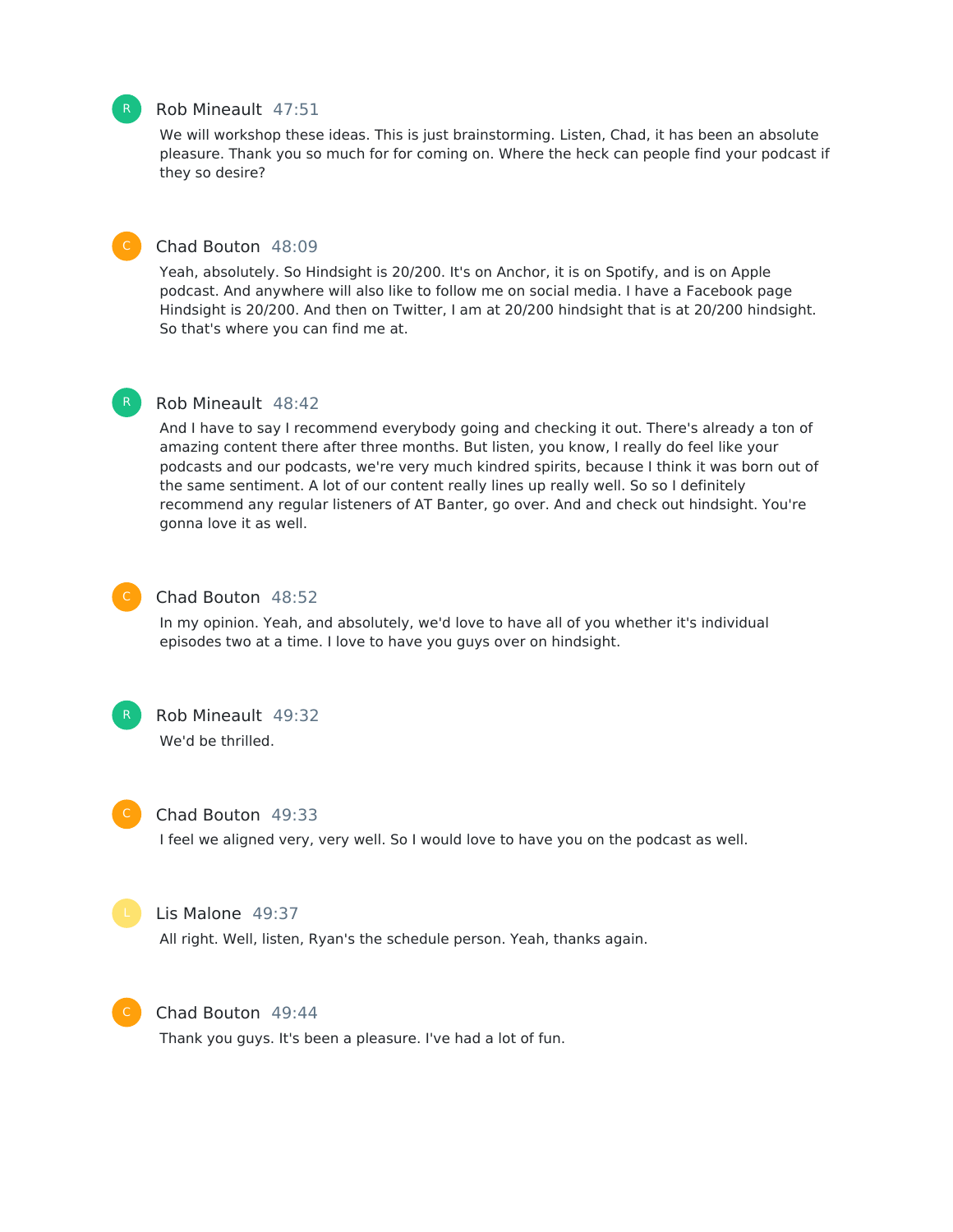

#### Rob Mineault 49:46

Awesome. Have a great day. We'll take care. Bye. Bye. Bye. Well, look at that man, that work ethic. I still can't get over that schedule, three a week.

R

Ryan Fleury 49:58

Well, and that's just what he's posting.



Lis Malone 50:01 Yeah, he's recording more.



Rob Mineault 50:02 Exactly. Yeah. It's crazy. It's just crazy.



Ryan Fleury 50:05 Yeah. Yeah. So as you need to step it up a little bit.





Ryan Fleury 50:11 Yeah, there's four of us. I need help.



#### Rob Mineault 50:16

We could not but no, it does also, like in all honesty, and in our defense, it does make it a lot easier to schedule when you're an army of one. Trying to schedule a guest plus four hosts wouldn't be an absolute frickin nightmare, as Ryan can attest to.



#### Ryan Fleury 50:36

Well, that's why you're basically we're at the point now, whoever can make it makes it right. So yeah, sure. Because we'll never always have all four of us here.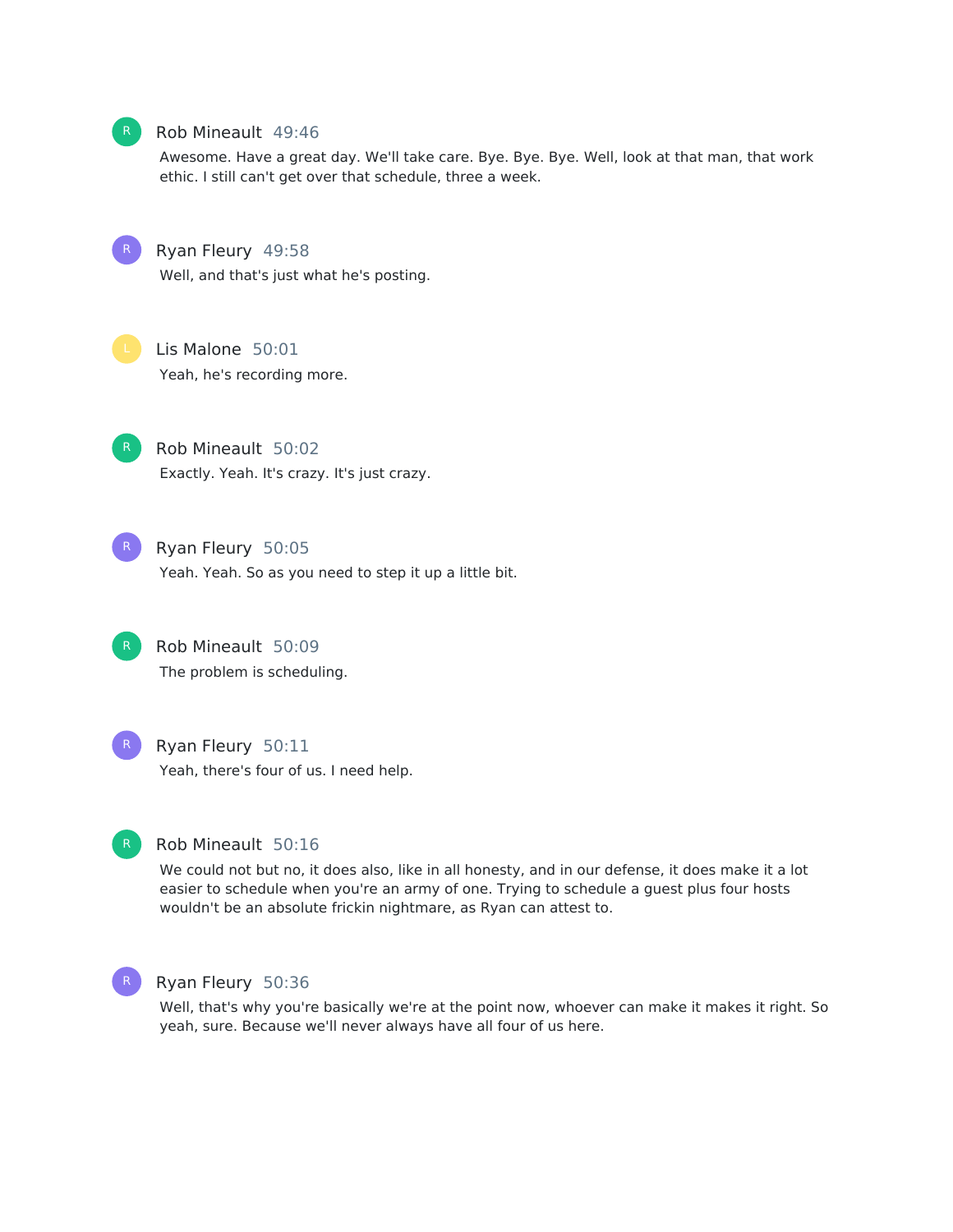

#### Rob Mineault 50:44

You know, it can be really challenging for sure. Especially, you know, when it's, it's a side gig.



#### Ryan Fleury 50:50

Maybe I'll have to start booking guests in the evening or something after hours.

#### Rob Mineault 50:53

Yeah, but then a lot of people can't make that either. So you know, you gotta is really, you know, it's tricky. So but I mean, the flip side of that, though, is that it's, it's hard to do a podcast when it's just you, when you don't have other people that you can sort of banter with and bounce things around. It's challenging and, you know, having that interview that is relying completely on you, that's a lot of pressure. I love seeing other podcasts springing up that that are advocating like, yeah, like this. And yeah, the more the better.

#### Lis Malone 51:27

Well, you know, and you know what I like when you hear about these new podcasts that are that are springing up it really keeps the medium relevant. It's becoming just as big as any other medium out there. That you know, just want to put their voices out there and, and reach all audiences.



#### Rob Mineault 51:52

Anyways. Anyways, we're going late. Alright. dinnertime. Hey, Ryan.



# Ryan Fleury 52:00

Yes, hey?



#### Rob Mineault 52:02

Nothing. Nothing for you. Okay, anyways, moving on. Hey, Lis?



### Lis Malone 53:11

Yeah, what's up Rob? Where can people find us? We can be found on the web www.atbanter.com